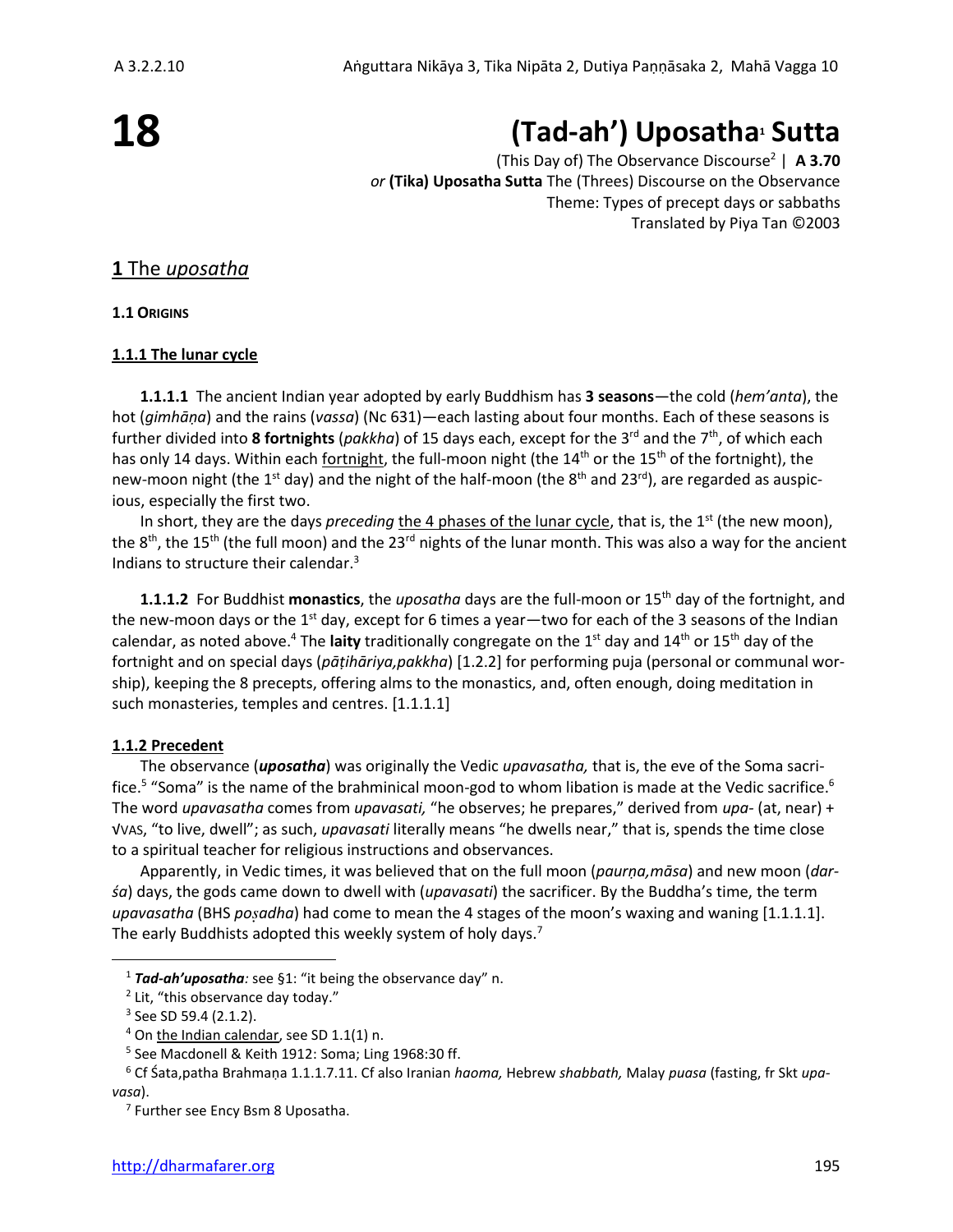### **1.2 OBSERVANCE DAYS (***UPOSATHA***)**

**1.2.1** *Uposatha* is the Pali name for the observance (such as the monastics performing the Paṭimokkha assembly, and the laity keeping the 8 precepts), or the observance day, a day of spiritual vigil, sometimes also known as "fast day." During the Buddha's time the word meant the night *before* the 4 phases of the moon, namely, the 1<sup>st</sup>, 8<sup>th</sup>, 14<sup>th</sup>/15<sup>th</sup> and 23<sup>rd</sup> nights of the lunar month.<sup>8</sup>

The purpose and benefit of the observance is for the sangha members to "purify" themselves (that is, rectify their faults) through confession and to renew their commitment to moral conduct, thus helping to ensure **harmony** (*sāmaggī*) within the sangha, and between the monastics and the laity. Such a holy day allows the laity to take a break from their worldly chores for spiritual instruction and renewal. From this "holy day" arises the post-Industrial Revolution idea of holidays, a break from the routine of work for some personal time.

**1.2.2** The *pāṭihāriya,pakkha* ("the extraordinary half") is an ancient extra holiday (not observed today).<sup>9</sup> **S Dutt** says that it is likely that on these days the brahminical *sannyasins* (ascetics) would discourse on the Āraṇyakas and Upanishads, while the reform sects—ascetics (*samaṇa*) and wanderers (*paribbājaka*) —would recite their orally-transmitted canonical texts (replacing the *vrata* or observances of the householders) (1960:83; cf V 1:101).

# **1.2.3 Historical origins**

**1.2.3.1 The Mahā,vagga** of the Vinaya tell us how in the early years of the ministry in Magadha when Bimbi,sara (544-492 BCE)<sup>10</sup> was king, wanderers of other sects would congregate weekly on "holy days" when people would gather to listen to these teachings, and thereby gain faith in these wanderers. These holy days were the  $8<sup>th</sup>$  and the  $14<sup>th</sup>$  or  $15<sup>th</sup>$  day of the fortnight.

King Bimbisāra, in his meditative solitude reflected on this advantage that the wanderers had. He approached the Buddha and proposed to him that sangha members should similarly congregate on the 8<sup>th</sup> and the 14<sup>th</sup> or 15<sup>th</sup> day of the fortnight. However, when the sanghins congregated they remained silent. The people who assembled to hear their teachings were disappointed and remarked that they were merely sitting around "like dumb pigs." (Mv 2.1.2).<sup>11</sup>

**1.2.3.2** On hearing this public reaction, the Buddha then allowed the sanghins assembled on these days to **speak Dharma**. In due course, the Buddha allowed the sanghins thus assembled to recite the Pātimokkha (the monastic code). Briefly, this was how the Buddhist observance (*uposatha*) was instituted (Mv 2.1-3). 12

The Buddhist *uposatha* is held by a chapter of monks once a fortnight, that is, on the new-moon and the full-moon days, a practice that has become unique to the Buddhists. <sup>13</sup> The office of **the Pātimokkha** is

 $11$  V 1:102. This comment may sound harsh to our ears, but it was merely a colloquial expression of the day, reflecting the people's disappointment in not hearing the Dharma.

 $12$  V 1:101 f.

<sup>8</sup> Respectively, *cātu-d,dasī, pañca-d,dasī, pakkhassa aṭṭhamī, pāṭihāriya,pakkha* (S 1:208; A 1:144; Sn 402; Vv 12, 17, 19, 20 , 26, 35, 51; J 4:320, 6:110; DhA 4:21); *pañcamī,aṭṭhamī,cātu-d,dasi,paṇṇa,rasīnaṁ uposatha,divasā* (Ujl 192,28), ie a weekly holy day.

<sup>9</sup> AA 2:234; SnA 378, Ujl 2:55; Thī:K 67.31.

<sup>&</sup>lt;sup>10</sup> See SD 8.10(1).

<sup>&</sup>lt;sup>13</sup> Uposatha day is traditionally on the 14<sup>th</sup> in the 1<sup>st "</sup>half" (fortnight) of Puṣya, Phālguna, Vaiśākha, Āṣāḍha, Bhādrapada, and Kārttika: VA 1035 f; cf Hinüber, ZDMG 119, 1969:126. The Burmese *amānta*-calendar give different dates (A M B Irwin, *The Burmese Calendar*, 1901: §30): VinayālaṅkāraṬ:Be 1977 1:379 f): *dve'me ...* ~*ā cātu-d,dasiko*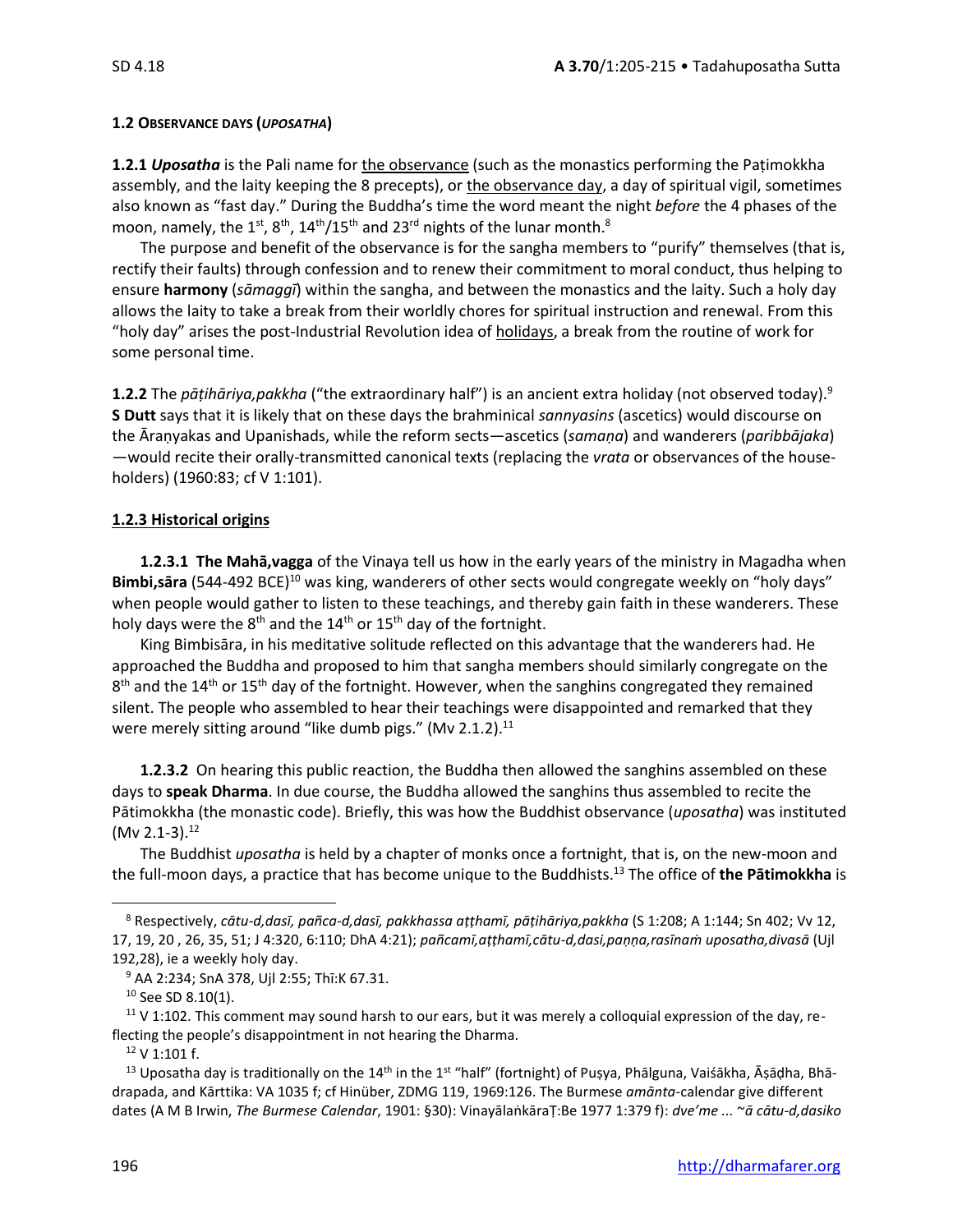a monastic skillful means to remind monastics—especially the unawakened—to live in accordance with the Vinaya for the practice and perpetuation of the Dharma.

**The Mahāpadāna Sutta** (D 14) says that in the time of the Buddha Vipassī, the *uposatha* was conducted only once in 6 years, when only the *ovāda pāṭimokkha* was recited. <sup>14</sup> This was because Vipassī's sangha comprises only of arhats, who would naturally never break the rules of the Pātimokkha. Hence, they congregated in fellowship and in the spirit of the Vinaya. Furthermore, the lifespan of humans then was 80,000 years, very much longer than in Gotama's time (which was only about 100 years).<sup>15</sup>

# **2** Keeping the *uposatha*

### **2.1 THE MONASTIC OBSERVANCE**

**2.1.1** The keeping of the *uposatha* is known by various terms: *uposatha,kamma* ("act of observance" for order members & for the laity)*,* <sup>16</sup> *uposatha,karaṇa* ("deed of observance")*,* <sup>17</sup> *uposatha,pālana* ("protecting the observance")*,* <sup>18</sup> *uposatha,rakkhaṇa* ("guarding the observance")*,* <sup>19</sup> and *uposatha,vāsa* ("keeping the observance").<sup>20</sup> The first is the oldest term.<sup>21</sup>

**2.1.2** The early monks of every monastery with a convocation-hall would gather in conclave on an *uposatha* day for the recitation of the Pāṭimokkha or monastic code. In traditional Theravada Buddhist societies, these are also days that the laity would congregate in the temples or centres to offer alms to the monastics, observe the 8 precepts [2.2.1], listen to the teachings, or simply to spend time meditating.

**2.1.3** The last day of the annual rains retreat (*vass'āvāsa*) of the monastics is called **the** *pavāraṇā* **or "invitation" day**. In lieu of the usual Pātimokkha recital, monastic, beginning with the most junior, would formally invite (*pavāreti*) seniors to censure them for any unbecoming act they may have noted. Groups of monks would then visit the quarters of the eldest monastic to formally invite his counsel. The rains retreat then formally ends at sunrise on the following day, when the monastics have a year (*vassa*) added to their monastic age.

#### **2.2 THE OBSERVANCE FOR THE LAITY**

#### **2.2.1 The 8 precepts**

**2.2.1.1** An observance day (*uposatha,divasa, uposatha,dina*), when the 8 precepts are kept is known as "the observance complete in 8 factors" (*aṭṭh'aṅga,samann'āgata uposatha*)*,* or simply "the eightfold observance" (*aṭṭh'aṅgika uposatha*). The observance precepts comprise the 5 precepts and 3 others re-

*ca paṇṇarasiko ca*, V 1:111,25 (on *pātimokkh'uddesa,* Pātimokkha recital: V 1:104,32), 4:315,28, 5:148,8\*; Khuddas 44,1; Kkhv 3,14; Sn 153; C 81; ~*amhi divase candaṁ disvā pūritaṁ*, C 129 (CA 103,20); Ap 439,9; 522,19 qu Ujl 241,- 2; Dīpv 1:74; *kāḷa,pakkho* ... ~*o*, Nm 449,18 = 355,15 (*kāḷa,pakkhe cātu-d,dasī,uposatha,divaso*, NmA 1:377,29). CPD:  $1$ uposatha. See Pande 1974:275.

<sup>&</sup>lt;sup>14</sup> D 14,3/27-28/2:49 (SD 49.8) = Dh 184-186 except for the last 2 lines. Cf V 3:7 ff. See also Dutt 1960:70. <sup>15</sup> See SD 49.8b (16.2.1).

<sup>16</sup> For monks, V 1:102, 105, 111, 5:142; Kkhv 8; VA 1166; for laity, J 3:52, 3:342; Vv 945; Vbh 422; Miln 293. <sup>17</sup> Kkhv 9, 11; J 4:332; AA 2:180.

<sup>18</sup> Ujl 191. <sup>19</sup> Ujl 191.

<sup>20</sup> J 4:332, DhA 1:27.

<sup>21</sup> Cf Ujl:Se 96.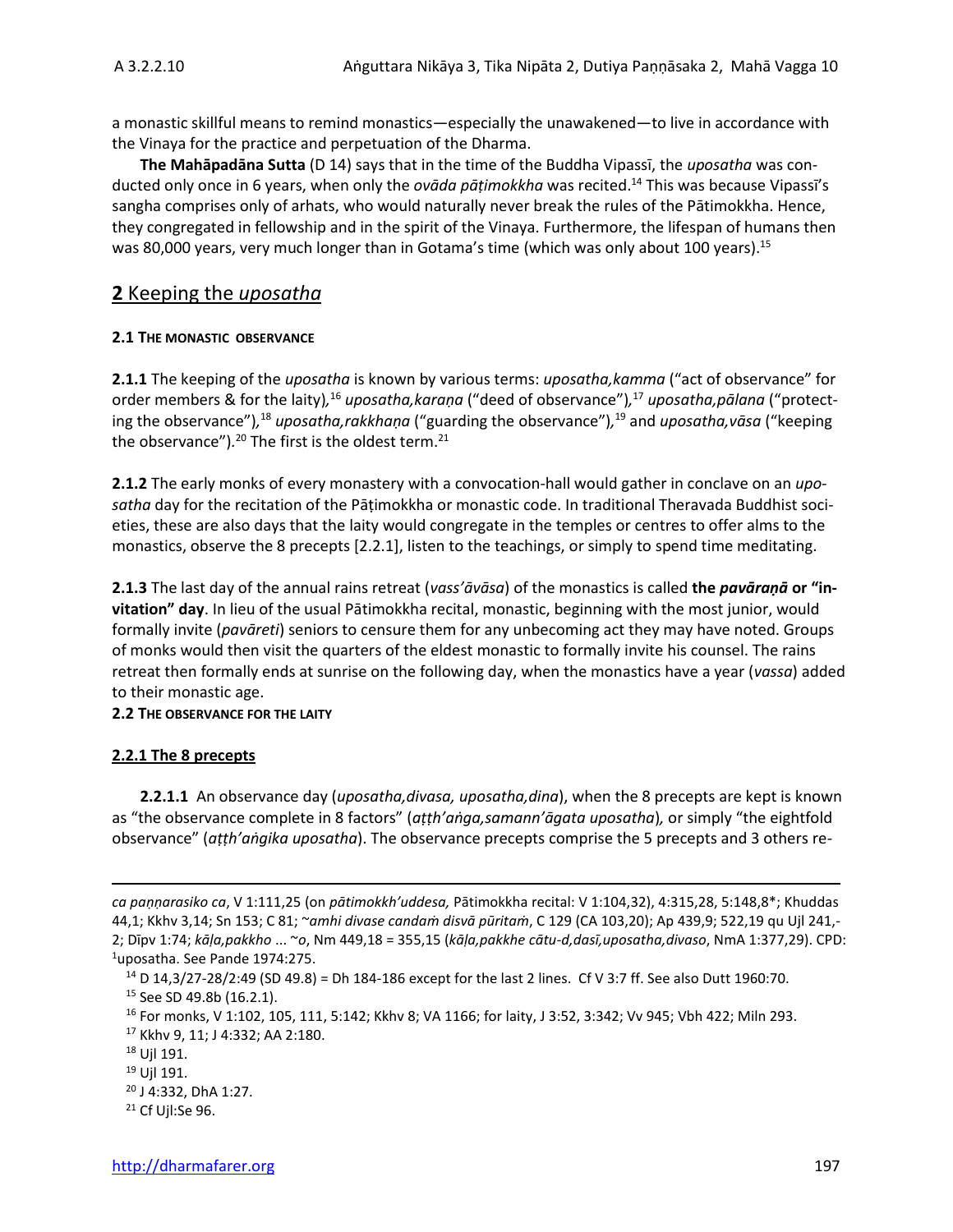garding sense-restraint. They are so called because they are special precepts observed on *uposatha* days. At other times, they are known simply as the 8 precepts.

**2.2.1.2** On *uposatha* or observance days, the Theravada laity traditionally observes the 8 precepts (*aṭṭh'aṅga,sīla, aṭṭha,sīla*) or observance precepts (*uposatha,sīla*). These precepts are known in the Canon and Commentaries as "the 8-limbed observance" (*aṭṭha,uposath'aṅga* or *uposath'aṅga*),<sup>22</sup> that is, the precepts against killing, stealing, incelibacy, lying, intoxicants, eating at untimely hours; dancing, singing, music, shows, garlands, scents and cosmetics; and high and luxurious beds. $^{23}$ 

**2.2.1.3** The uposatha precepts or 8 precepts [§§9-16], kept by the laity, are the training-rules (*sikkhā,pada*) 1-9 of the 10 precepts (of the novice), and, as such, rarely occur in the suttas as a set under the category of *sīla* or *sikkhā,pada.* Where they are mentioned—almost exclusively in the Aṅguttara, the Khuddaka Nikāya or the Commentaries—they are known as *aṭṭh'aṅga,samann'āgata uposatha*<sup>24</sup> or *aṭṭh' aṅgika uposatha. <sup>25</sup>* This shows that they are meant for the laity to encourage lay practice and virtue.

**2.2.1.4** The 8 precepts, like the 10 precepts, may be undertaken in one of two ways. If they are observed for a day or a specified period of time only, it is known as "time-limited moral conduct" (*kāla,pariyanta sīla*); or they may be undertaken as "lifelong moral conduct" (*āpāṇa,koṭika sīla,* literally, "end of breath" moral conduct) (Vism 1.30).

# **2.2.2 The fast day**

The observance day (especially for the laity) is sometimes called "fast day" because the preceptees (those keeping the precepts) abstain from taking "untimely meals" (*vikāla,bhojana*), that is, from noon to dawn the following day.<sup>26</sup> It should be noted that "noon" and "12 o'clock" are not necessarily the same time. "Noon" technically is when the sun is directly over one's head (over the meridian), while 12 o'clock is conventional (local) time depending on the time-zone.<sup>27</sup>

# **3** The various kinds of observances

#### **3.1 THE 3 KINDS OF OBSERVANCES**

**3.1.0** The Sutta starts off with the Buddha's mentioning these 3 kinds of observances, that is,

| (1) The cowherd's observance,                                 | qopālakûposatha [§2] |            |
|---------------------------------------------------------------|----------------------|------------|
| (2) the nirgranthas' observance [the Jain observance], $28$   | nigaṇṭhûposatha [§3] |            |
| (3) the noble ones' observance [the saints' observance). $29$ | ariyûposatha         | $[§§4-16]$ |

<sup>22</sup> V 5:137; J 3:445; DhA 1:205; ThaA 3:128; SnA 2:377 ad Sn 401.

<sup>23</sup> Eg S 1:208 f; A 1:144, 213, 4:248 f; Sn 400 f.

<sup>&</sup>lt;sup>24</sup> Atth'anga,samann'āgata uposatha: **A 1**:213×4, 214×3, 4:248×2, 251×3, 252×4, 253×3, 254×2, 256×5, 257×2, 258, 259×8, 260×2, 261×3, 5:83×3, 86×2.

<sup>25</sup> *Aṭṭh'aṅgika uposatha:* Vv 214/27; common in Comys, eg DA 1:179; MA 2:43; AA 2:328; SnA 1:378; VvA 113; PvA 256.

<sup>26</sup> V 1:83, 4:274; D 1:5; M 1:39; A 1:212, 2:209; Sn 400d.

 $27$  Those who are monastics or have spent time as monastics in the southern tradition (Theravāda), whether in south and south-east Asia, or in the West and elsewhere, generally know that this precept is one of the most commonly broken, albeit unknown to the laity or compassionately tolerated by them: see eg J Samuels, *Attracting the Heart: Social relations and the aesthetics of emotion in Sri Lankan monastic culture,* Honolulu, 2010:xxi f, 12 f.

<sup>28</sup> Although "nirgrantha" (*nigaṇṭha*) usu refers to the "Jain ascetics," here it is clear that it is simply a generic adj, referring to "Jains" in general, ie, the ascetics and their lay followers.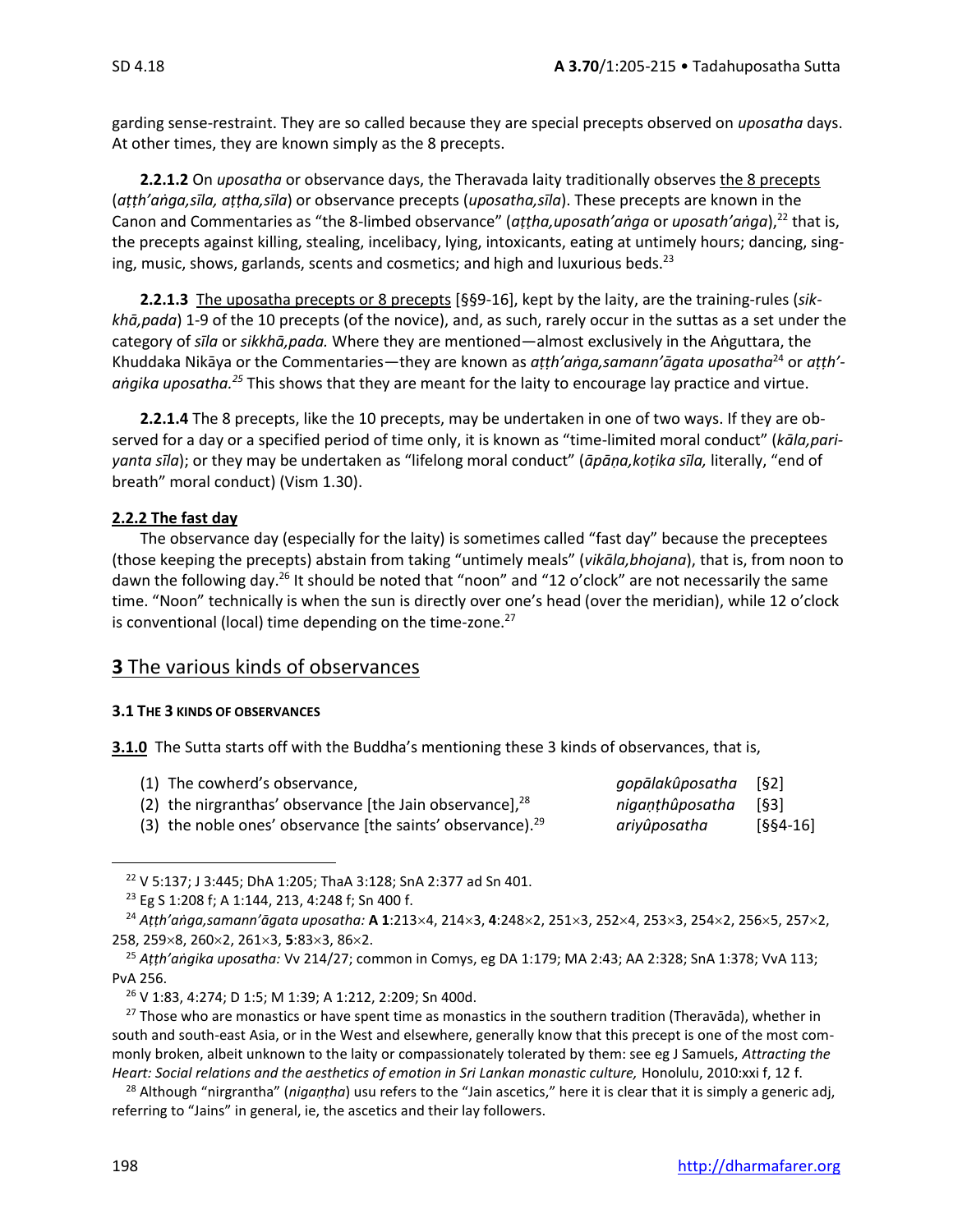#### **3.1.1 The cowherd's observance**

In the first case, the cowherd, having completed his day's task, reflects on his routine earlier that day, and what he should do the following day. This is merely the observance of one earning a living [§2]. Today, we might call this a "business observance" or a "professional observance." Such an observance (*uposatha*) or routine is related to our work, and to that extent is positive action, but it is without any spiritual significance, and no personal or mental cultivation is involved.

#### **3.1.2 The nirgranthas' observance**

The second case is that of the observance of the nirgranthas (here referring to the Jain ascetics and their lay followers). The Buddha is critical of this observance because it is purely ritualistic, limited in scope, and based on wrong view. The Jain ascetics exhort their followers to be compassionate to all beings, but only in a limited way, that is, "for a hundred fathoms" around [§3.1]. Furthermore, they tell their followers to reflect on non-self, that they own nothing, but at the end of the day, they resume using those very things they have disowned—thus taking the not-given [§3.2], and also in not keeping to their observance declaration, they practise false speech! [§3.3]

**3.1.3 The noble ones' observance** is the uposatha of the saints (*ariyûposatha*), that is, an observance or spiritual retreat where the practitioners emulate the example of the noble saints, that is, the streamwinners, once-returners, the non-returners and the arhats. However, here, at the close of the Sutta, the arhats are invoked as our inspiration for keeping the observance [§§9-16], which is the Sutta's main theme, that is, the 8-factored observance (*aṭṭh'aṅg'uposatha*). [3.2]

#### **3.1.4 The training sequence**

**3.1.4.1** MEDITATION ENHANCES MORAL VIRTUE.In the Chinese version (MĀ 202), the 8 precepts are given *before* the 5 recollections,<sup>30</sup> while the Pali version, that is, our Sutta here, puts the recollections first. The MĀ 202 apparently follows the sequence of the 3 trainings (in moral virtue, in meditation and in wisdom).<sup>31</sup> Does this mean that the Pali version is erroneous?

It is unlikely this is an error if we understand the true nature of spiritual training. Theoretically, we need to restrain our body and speech first before we can effectively meditate. Hence, in the traditional 3 trainings, we have the training in moral virtue first, followed by concentration training. However, it is clear that keeping to the precepts (both for the monastics as well as the laity) is not easy if we lack mental training. Without lovingkindness, for example, it is difficult to keep all the precepts properly: it is out of lovingkindness that we respect life and treat others kindly, charitably, respectfully, truthfully and unconditionally.<sup>32</sup>

**3.1.4.2** THE SUTTA'S AGE.Another important fact we must note is the natural progression of the (Tadah') Uposatha Sutta. First, the Sutta points out the worldly and wrong kinds of observances [§§1.2-3.3]. Then, the rest of the Sutta deals with the noble ones' observance [§§4-24]. Five of the six inspirational recollections [3.2.0.4] are then listed, which is very significant, as they are practices for the faith-inclined (such as the protagonist, the lady Visākhā) [cf §8.2].

Each of these recollections is illustrated with **a parable** of the body or of what beautifies it: those of washing the head [§4.2], washing the body [§5.2], cleaning a piece of cloth [§6.2], cleaning a mirror [§7.2],

<sup>&</sup>lt;sup>29</sup> "**Noble ones' observance**," *ariy'uposatha,* alt tr "the observance of the noble ones (ie the saints)."

<sup>30</sup> MĀ 202 @ T1.770a26-771a24.

<sup>31</sup> See SD *Sīla samādhi paññā*, SD 21.6.

 $32$  On the 5 values, see SD 1.5 (2.7+8) & Table (2).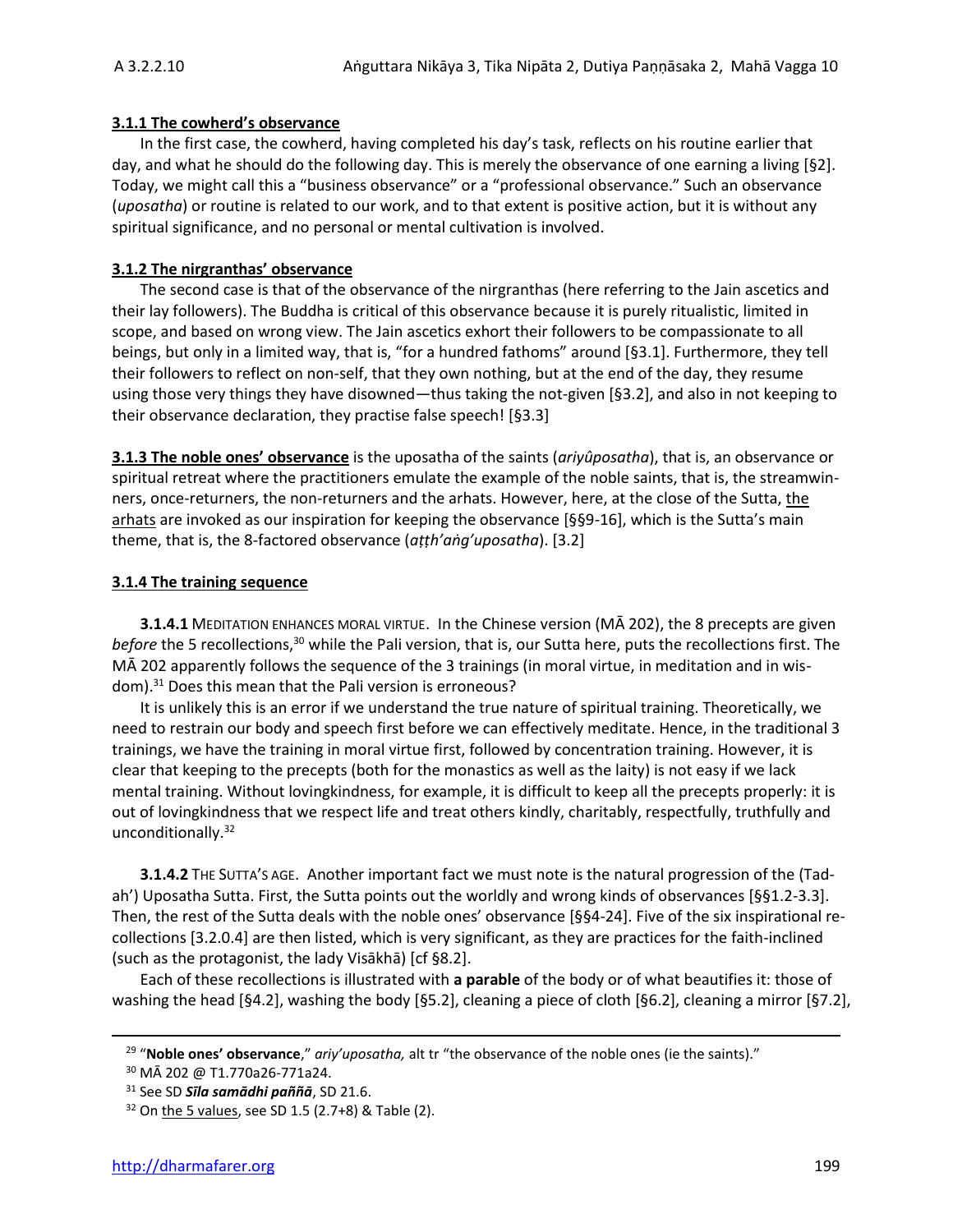and purifying gold [§8.4]. Clearly, all the parables allude to a spiritual purification, that is, keeping our body and mind ready for spiritual awakening.<sup>33</sup>

The 5 recollections serve as a preparation for the Sutta's main theme: the full-fledged noble ones' observance, that is, the 8-factored uposatha [§§9-16]. In such an arrangement, it is only natural that the 8 precepts should be placed at the end of the Sutta since they are the goal of the training laid out in the Sutta. This reflects the spiritual training in real life.

Although theoretically we have the sequence of the 3 trainings as *moral virtue, concentration and wisdom*, the practical reality is that they all interact and support one another in a pari passu or progressive manner. This is also, in fact, how the noble eightfold path itself works, too—like a highway with 8 lanes.<sup>34</sup> [3.2.6]

#### **3.2 THE 8 KINDS OF OBSERVANCES**

#### **3.2.0 Two unhelpful observances**

**3.2.0.1** The Sutta mentions a total of **8 kinds of observances**, namely:

| (1) The cowherd's observance,                          | gopālakûposatha | [3.1.1; 62]  |
|--------------------------------------------------------|-----------------|--------------|
| (2) the nirgranthas' observance [the Jain observance], | nigaṇṭhûposatha | [3.1.2; \$3] |

**3.2.0.2 The noble ones' observance** [the saints' observance] (*ariyûposatha*) [3.1.3; §§4-16] comprising of the following:

| (3) the perfect observance      | brahmûposatha     | [64.8]     |
|---------------------------------|-------------------|------------|
| (4) the dharma observance       | dhammûposatha     | [65.4]     |
| (5) the sangha observance       | sanghûposatha     | [§6.4]     |
| (6) the moral virtue observance | sīlûposatha       | [67.4]     |
| (7) the gods' observance        | devatûposatha     | [§8.6]     |
| (8) the 8-limbed observance     | atth'ang'uposatha | $[§§9-16]$ |

**3.2.0.3** Each of the first 5 of these 6 kinds of observances is, in turn, based respectively on the following recollections, namely:

| (3) the recollection of the Buddha   | buddhânussati  | [64]    |
|--------------------------------------|----------------|---------|
| (4) the recollection of the Dharma   | dhammânussati  | [65]    |
| (5) the recollection of the sangha   | sanghânussati  | [§6]    |
| (6) the recollection of moral virtue | sīlânussati    | [67]    |
| (7) the recollection of the devas    | devatā'nussati | [§8]    |
| (8) the noble ones' observance       | ariy'uposatha  | [§16.2] |
|                                      |                |         |

When we do any of these recollections, our mind brightens up with faith [is calm and clear], joy arises, and we give up our soiled or impure mind [§4.1 etc]. In other words, we abandon (at least temporarily) the 5 mental hindrances, so that we are able to attain dhyana. On the other hand, if our meditation is still not strong, we would still be able to have some mindfulness and spiritual strength to keep up the practice and live a Dharma-moved life.

<sup>&</sup>lt;sup>33</sup> Compare this to how electronic components should be produced and prepared in a sterile environment for the electronic device to work properly.

<sup>34</sup> See **Mahā Cattārīsaka S** (M 117), SD 6.10. On the 3 trainings (*ti,sikkhā*), see *Sīla samādhi paññā*, SD 21.6 esp (3.2.2).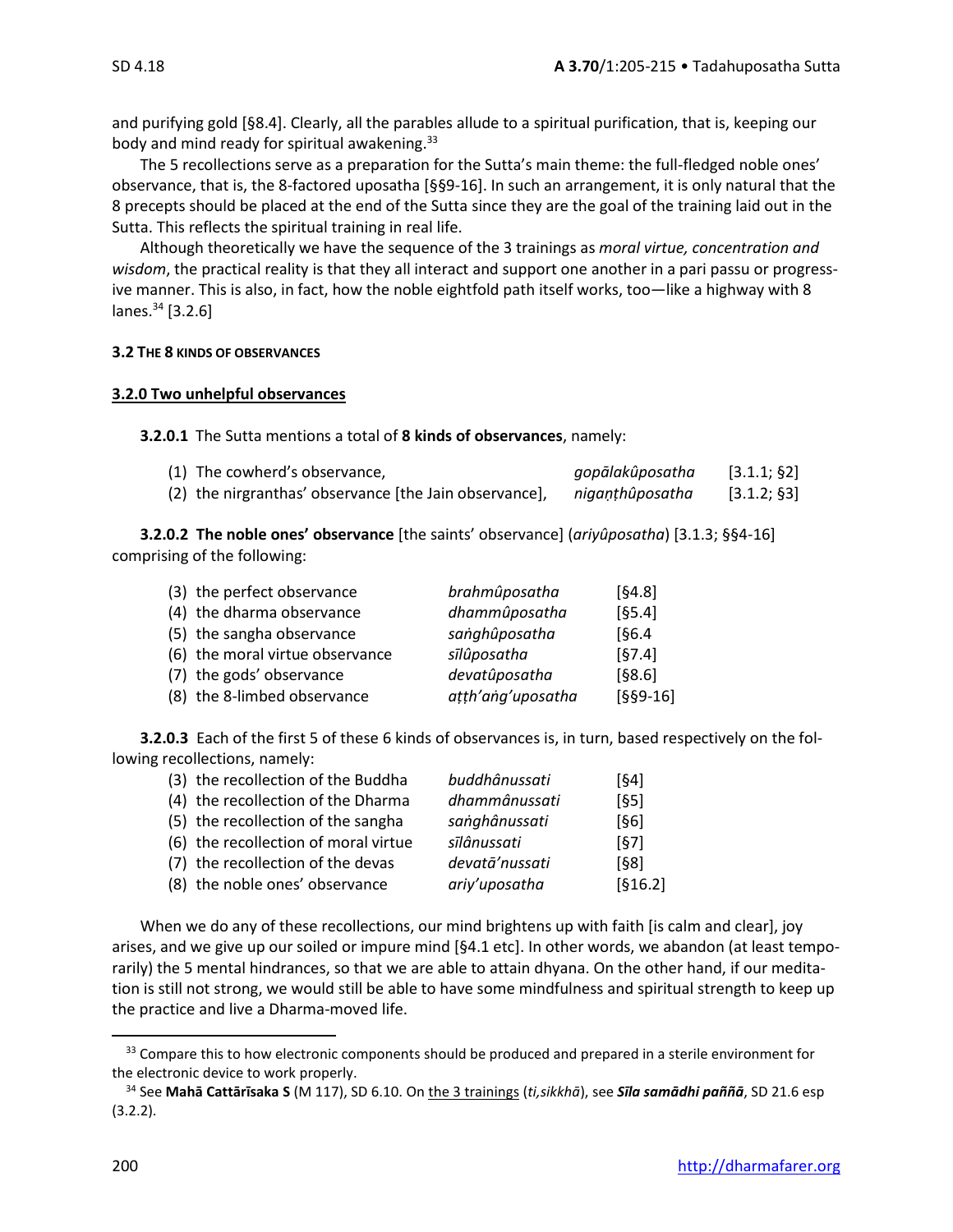**3.2.0.4** Items (3) to (7)—the recollections of the 3 jewels, on moral virtue, and on the gods—are all reflections conducive to preparing the mind of the faith-inclined for deeper meditation.<sup>35</sup> Hence, they are sometimes called "inspirational meditations," and also because they instil joy in us to free us from difficulties in meditation. They usually form a set of  $6$  inspirational meditations, that is, including the recollection on charity (*cāgânussati*) as the fifth.<sup>36</sup>

In **the (Tad-ah') Uposatha Sutta**, however, the recollection on charity is omitted. This is probably not a transmission error as the Chinese parallel ( $M\bar{A}$  202), too, makes the same omission.<sup>37</sup> This shows that the omission is an ancient one, that is before the early pre-Mahāyāna school split, and the Sarvâsti, vāda version reached China.<sup>38</sup>

It is possible that this list of 5 inspirational meditations is an ancient one, pre-dating the list of 6 recollections, where the recollection on charity was added. This is understandable if we consider that during the 1<sup>st</sup> period of the Buddha's ministry (the first 10-20 years),<sup>39</sup> when the monks were more itinerant. However, when the monks were more settled in organized monasteries (during the 2<sup>nd</sup> period and later), the laity regularly patronized them so that it was spiritually helpful for them to reflect on their own charity.

If this surmise is correct, then, the (Tad-ah') Uposatha Sutta is clearly a very ancient text belonging to the early years of the Buddha's ministry. **The lady Visākhā** is the foremost of the female lay donors (*dāyikā*) (A 1:26), which means that she must have been the earliest significant female supporter of the order. This further suggests the Sutta's age.

**3.2.0.5** Apparently, observance nos 3-7 [§§4-8]—constituting the "noble ones' observance"—with their respective recollections (in this Sutta), can serve either *ideally* as a progressive preparation for the 8-factored observance, that is, the **noble ones' observance**, or *optionally*, each factor can serve as a practice in itself. In other words, if we are unable to observe the full 8-factored observance, we could choose to at least observe one of the preliminary observances, that is, the perfect observance, the dharma observance, the sangha observance, the moral virtue observance, or the gods' observance.

**3.2.1 The perfect observance** [§4] centres on **the recollection of the Buddha** (*buddhânussati*) [§4.2] as "one perfected" (*brahma*): here, the epithet "perfect" refers to the Buddha. The overlap between the Buddha and Brahmā here is clearly an intentional one, especially as a skillful means for us, if we are Godbelievers, to wean ourselves off our God-fixation in a gentle way. In this case, first, we reflect on the perfection and peace of God or on Godliness. Then, on attaining that mental focus, we direct our mind to the breath meditation.

The same recollection works for us if we are **faith-inclined**. In due course, when we are spiritually stronger, when we are more liberated from our theistic fixations and views, we would be ready to directly use the Buddha as our reflection, so that, with mental focus, joy arises in us in due course. From there, we properly proceed on to practise breath meditation and cultivate insight.

The parable here [§4.2-3] is of head-cleansing, since the Buddha is at the *head* of our spiritual life: he is our spiritual ideal.<sup>40</sup> However, we need to exert purposeful effort (*upakkama*) to attain this goal.

<sup>35</sup> See *Bhāvanā,* SD 15.1 (Fig 8.1) meditations 23-28.

<sup>36</sup> See eg **(Agata,phala) Mahanāma S** (A 6.10), SD 15.3.

<sup>37</sup> MĀ 202 @ T1.770a.16-773a1.

<sup>&</sup>lt;sup>38</sup> Furthermore, in Chinese version, the 8 precepts are given before the 5 recollections (MA 202 @ T1.770a26-771a24), while in the Pali Sutta puts the recollections first. See [3.1.34].

<sup>39</sup> On the 2 period of the Buddha's ministry, see **Notion of** *diṭṭhi*, SD 40a.1 (1.3).

<sup>40</sup> See *Buddhânussati,* SD 15.7.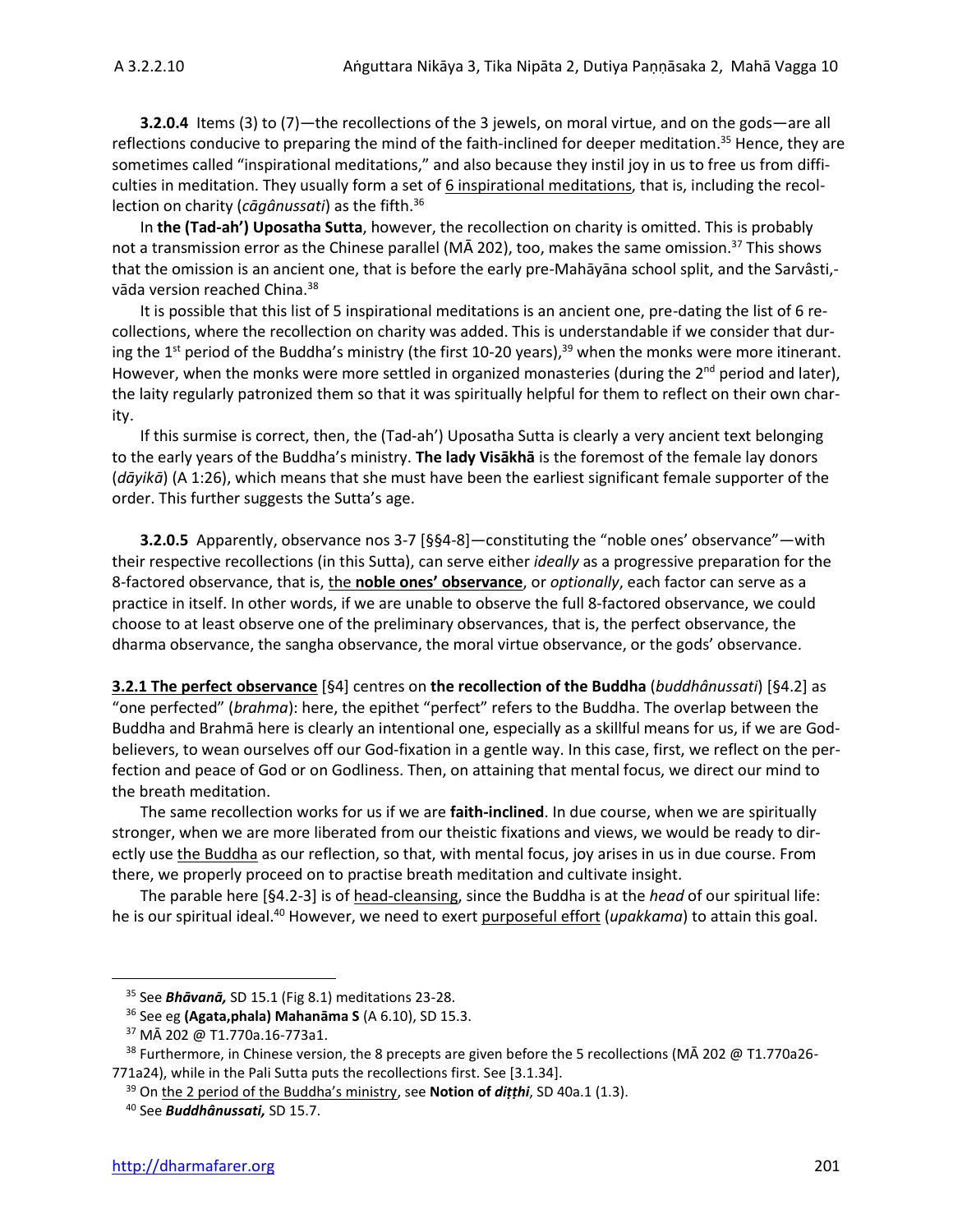This purposeful effort itself works to cleanse us of all our mental impurities in preparation of further mental cultivation leading to spiritual liberation.

**3.2.2 The dharma observance** [§5] centres on the recollection of the Dharma as the path to awakening. However, a practitioner well versed in theoretical Dharma may find reflecting on certain suttas, or even aspects of the teaching, to be inspiring. In either case, the Dharma is reflected on so that the mind is cleared of negative emotions and distracting thoughts.

Another good strategy that helps us prepare for meditation is to listen to a Dharma reading, either pre-recorded or read live. This is where it is best to read from a sutta on meditation or teachings conducive to calming the mind, and such readings should have all the abridged passages (*peyyālā*) read out *in full* to facilitate an effective reflection.

At the end of the reading, we should go on to our meditation. It may also happen that we are inspired by great joy even as we do the reflection or hear a reading. We should then stop the reflection or reading, and fully focus on our meditation. If we are listening to someone else reading the reflection, then we simply disregard the reading and direct our attention fully to the meditation object.

**3.2.3 The sangha observance** [§6] refers to our recollecting the lives and virtues of the great noble saints. This means that we should have some familiarity with such accounts of the saint or saints. This is not a review of the saint's life, but a reflection of his difficulties or worldliness before being touched by the Dharma, and his upliftment after that. The easiest way to do this would be to read or listen to readings on the sutta episodes on how the great saints break away from their negative past or awaken.<sup>41</sup>

It is unwise to use any living teacher or even a famous teacher, dead or alive, outside of the suttas.<sup>42</sup> It is better to be certain of the awakening of the great saints than to speculate on the spiritual state of later teachers or individuals. However, such post-sutta persons can be the subject of the second stage of lovingkindness meditation, if we are inclined to, that is, directing our lovingkindness to a beloved teacher or someone we are deeply inspired by.<sup>43</sup>

# **3.2.4 The moral virtue observance** [§7]

This observance centres around positively recollecting our efforts in living a morally wholesome life. This meditation may be difficult for God-believers, especially if we feel we have "sinned" or are "guilty" of some transgression. In that case, it is better for such a person to try a more suitable observance [3.2.1; 3.2.5].

For most of us, even those without any religion, this observance is not as difficult as it sounds, if we mindfully set aside our guilt feelings and painful memories. If we are not arhats or even path saints, it would be difficult, if not, impossible for us to reflect on ours as a totally "moral life." However, there are often moments in our lives when we *are* keeping to the precepts and living a moral life, such as when we mindfully attended a Buddha puja, a meditation retreat, a sutta study, a Dharma talk, or when we offered dana (offerings) to monastics or participated in some welfare or charity work.

We should recall the joy and peace of such moments, and reflect on how we have then kept to all the 5 precepts or the 8 precepts. Or we could recollect the moral virtue of someone inspiring, especially one of the great saints, such as Mahā Kassapa. Once our minds are clear of thoughts and we feel peaceful or joyful, we should at once direct ourselves fully to the meditation.

<sup>41</sup> Such a passage could, eg, be Aṅgulimāla's conversion: **Aṅgulimāla S** (M 86,4-6), SD 5.11.

<sup>42</sup> See esp **(Ahita) Thera S** (A 5.88), SD 40a.16.

<sup>43</sup> On the cultivation of lovingkindness, see **Karaṇīya Metta S** (Khp 9 = Sn 1.8) & **Brahma,vihāra**, SD 38.5 (3 + 7).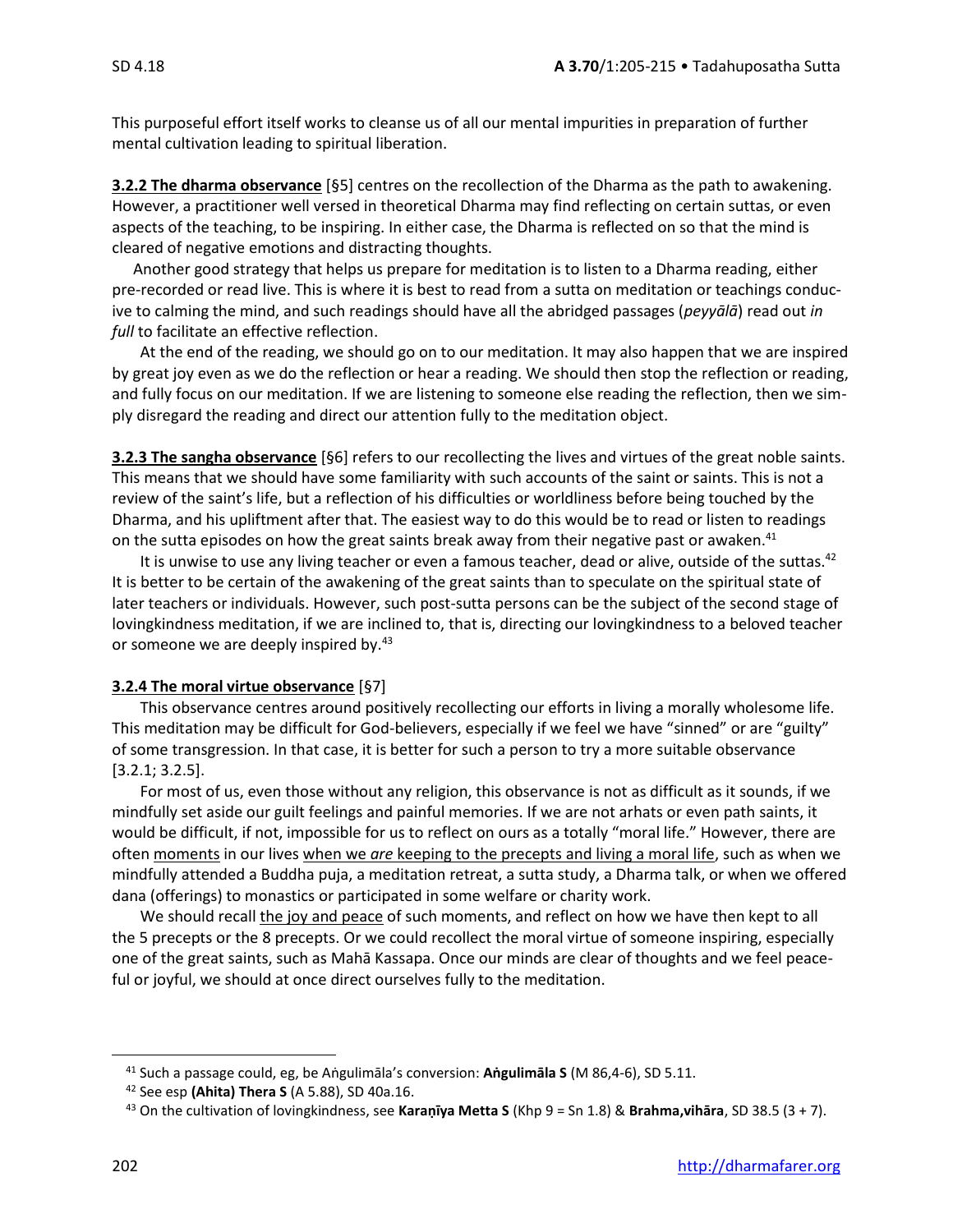**3.2.5 The gods' observance** [§8] is helpful to those of us who are deeply devoted to god-belief, or come from a background of God-belief, and are not ready to let go, or still unable to let go, of such an idea. Yet, we have a deep attraction to the Buddha's teachings or meditation. We have already spoken on how God-believers can keep the observance [3.2.1], so here we will only address "god-belief," that is, a belief in many gods and other spiritual beings, such as "spirits," and so on.

It is important that, as such believers, we only recollect the wholesome aspects of such gods or beings. Interestingly, the (Tad-ah') Uposatha Sutta gives the most detailed comments on this particular observance. It is useful to recollect *the faith, the moral virtue, the learning, the charity and the wisdom* of such gods and beings [§8.2]. Carefully read the whole section [§8], including its parable, for a better idea of the god's observance.

Once our minds are clear of thoughts, we should at once direct ourselves fully to the meditation, especially the breath meditation or lovingkindness cultivation. Once we are able to do this, we should try a different observance, or even all of them in due course, so that we have a good idea of which observance suits us best.

### **3.2.6 The 8-limbed observance** [§§9-16]

This is the "ideal" observance, complete in all its aspects or factors (*aṅga*), here meaning the 8 precepts, which are elaborated in the Sutta [§§9-16], which should be carefully read and reflected on. Notice here that we are not merely keeping to the precepts: this is our emulating the goodness of the arhats, the highest ideal in the Dharma. The "8-limbed observance" (*aṭṭh'aṅg'uposatha*) is our opportunity to live like the arhats.

Notice that the 8-limbed uposatha is the Sutta's climax, with the other 5 kinds of observances as preparatory practices for the "real thing." This observance is a serious practice and should not be taken lightly, if we wish to enjoy its full benefit. In other words, if we are not able to observe it—such as we are too busy, or unable to find a suitable environment—then it is sufficient that we keep to one of the 5 observances.

We should make sure that we include some perception of impermanence (*anicca'saññā*) in our observance or retreat. If we make a regular practice of this, and constantly reflect on impermanence in all our actions and observations around us, then we have strengthened ourselves with the Dharma. The Dharma will protect us (Tha 303). We will live happily (Dh 168 f) and in this life itself, we will gain streamwinning, if not certainly at the moment of passing away.<sup>44</sup>

# **4** The observance today

**4.1 The "8-precept" observance day** is today almost exclusively a Theravada lay practice. These precept days are known as *poya* (Sri Lanka), *u.bok.nei* (Myanmar), and *wan.phra'* (Thailand). On new-moon and full-moon days, lay Mahayana Buddhists, too, are known to keep to a vegetarian diet and/or offer puja.

According to **the Upāsaka,janâlaṅkara**, we should begin the observance day by "taking" (mindfully reciting) the observance of precepts, usually in a congregation before a virtuous monastic. This is then followed by listening to a Dharma talk or doing some meditation.<sup>45</sup>

Strictly speaking, **the observance** is a day of solitary retreat or temporary "renunciation" spent in a monastery, temple, centre, retreat or even one's own personal space. For such a retreat, we should have tied up all loose ends with the world (at least temporarily) and have prepared all that we need for the observance. We also dress in simple and comfortable clothing.

<sup>44</sup> See **(Anicca) Cakkhu Sutta** (S 25.1), SD 16.7, or any of the 10 suttas on S 25.

<sup>45</sup> Cf Ujl 189.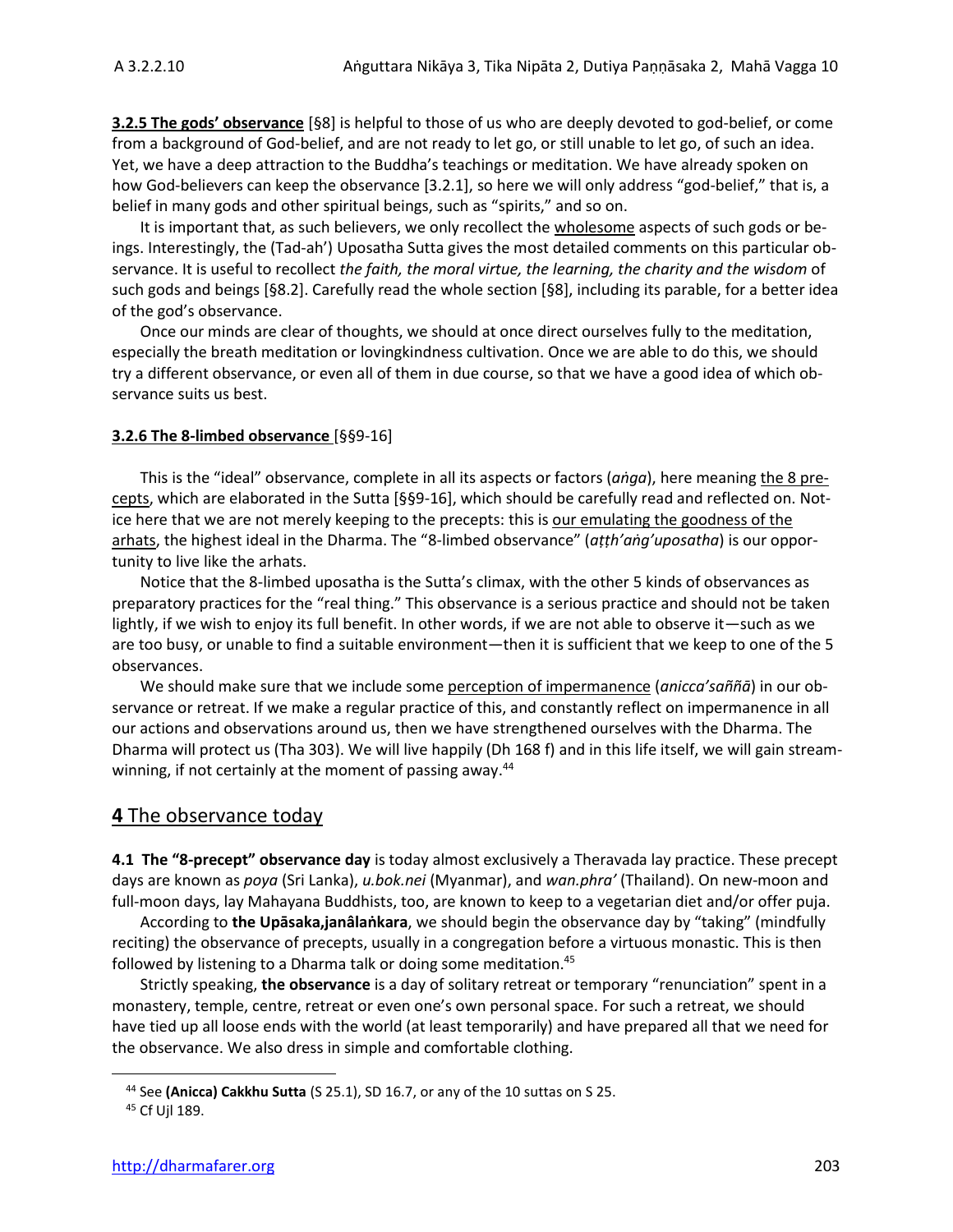**4.2** The observance may also be kept as a communal event with common meals, Dharma study or discussion, and meditation. There can also be an "invitation" (*pavāraṇā*) to others to point out one's faults which one then resolves. This is best done in a Dharma circle, that is, small groups (numbering 15-20 each) to keep in touch spiritually. In such cases, one should of course behave and speak mindfully. It is such practices that truly makes one an *upāsaka* (male follower) or an *upāsikā* (female follower), since one "keeps" (*upavasati*) the precepts and stays close to the Dharma.

**4.3** The nature of the eightfold observance day is discussed in detail here in **the Tad-ah'uposatha Sutta**  (A 3.70), <sup>46</sup> which incorporates **the Vitthata Uposatha Sutta** (A 8.42). <sup>47</sup> The section [§8.1] on the recollection of the devas is also found in **the (Agata,phala) Mahānāma Sutta** (A 6.10). <sup>48</sup> Both the Tad-ah' Uposatha Sutta and the Vitthata Uposatha Sutta end with verses on the 8 factors, two of which are found in the **Dhammika Sutta** of the Sutta Nipāta.<sup>49</sup> **The Pañc'uposatha Jātaka** (J 490) was related to 500 lay followers to encourage them to keep the observance.<sup>50</sup>

 $-$ 

# **(Tad-ah') Uposatha Sutta** (This Day of) The Observance Discourse

A 3.70

# *[A 1:205]*

**1** Thus have I heard.

At one time the Blessed One was staying in the mansion of Migāra's mother<sup>51</sup> in the Eastern Monastery near Sāvatthī. Now at that time—it being the observance day<sup>52</sup>—Visākhā Migara, mātā [Migāra's mother], went up to the Blessed One. Having gone up to the Blessed One, she saluted him, and sat down at one side.

As he sat thus at one side, the Blessed One said this to Visākhā Migāra,mātā:

"Now, Visākhā, why are you here so early at dawn?"

"Today, bhante, I am keeping the observance."

<sup>47</sup> A 8.42/4:251-255. There is also a shorter version of this, **Saṅkhitta Uposatha S** (A 8.41/4:248-251).

- <sup>48</sup> **(Agata,phala) Mahānāma S (**A 6.10.7/3:287 f), SD 15.3.
- **<sup>49</sup> (Catukka) Māluṅkyā,putta S** (A 4.254 f/2:248 f = Sn 400 f), SD 84.10.
- <sup>50</sup> J 490/4:325-332.

<sup>46</sup> A 3.70/1:205-215.

<sup>51</sup> "The mansion of Migāra's mother," *migāra,mātu pasāde.* For details, see **Satta Jaṭila S** (S 3.11,1/3:11n), SD 14.11.

<sup>52</sup> *Tad-ah'uposatha* (*taṁ aha uposatha,* "this day of observance"). Comy: *Tad-ahū ti taṁ divasaṁ,* "*tad-ahu*  means 'that [this] (very) day" (AA 2:205,18). The phrase means: "On this observance day, said of the observance of the 15th day (the full moon)" (*Tad-ahuposathe ti tasmiṁ ahu uposathe taṁ divasaṁ uposathe paṇṇarasika,uposatha,divase ti vuttam hoti,* AA 2:320,10). For detailed comy: DA 139; MA 4:74; SA 1:276; UA 296 (UA:M 759). Cf UA 199. See DP 1:271d: aha(n). For refs to uposatha suttas: (8) header n.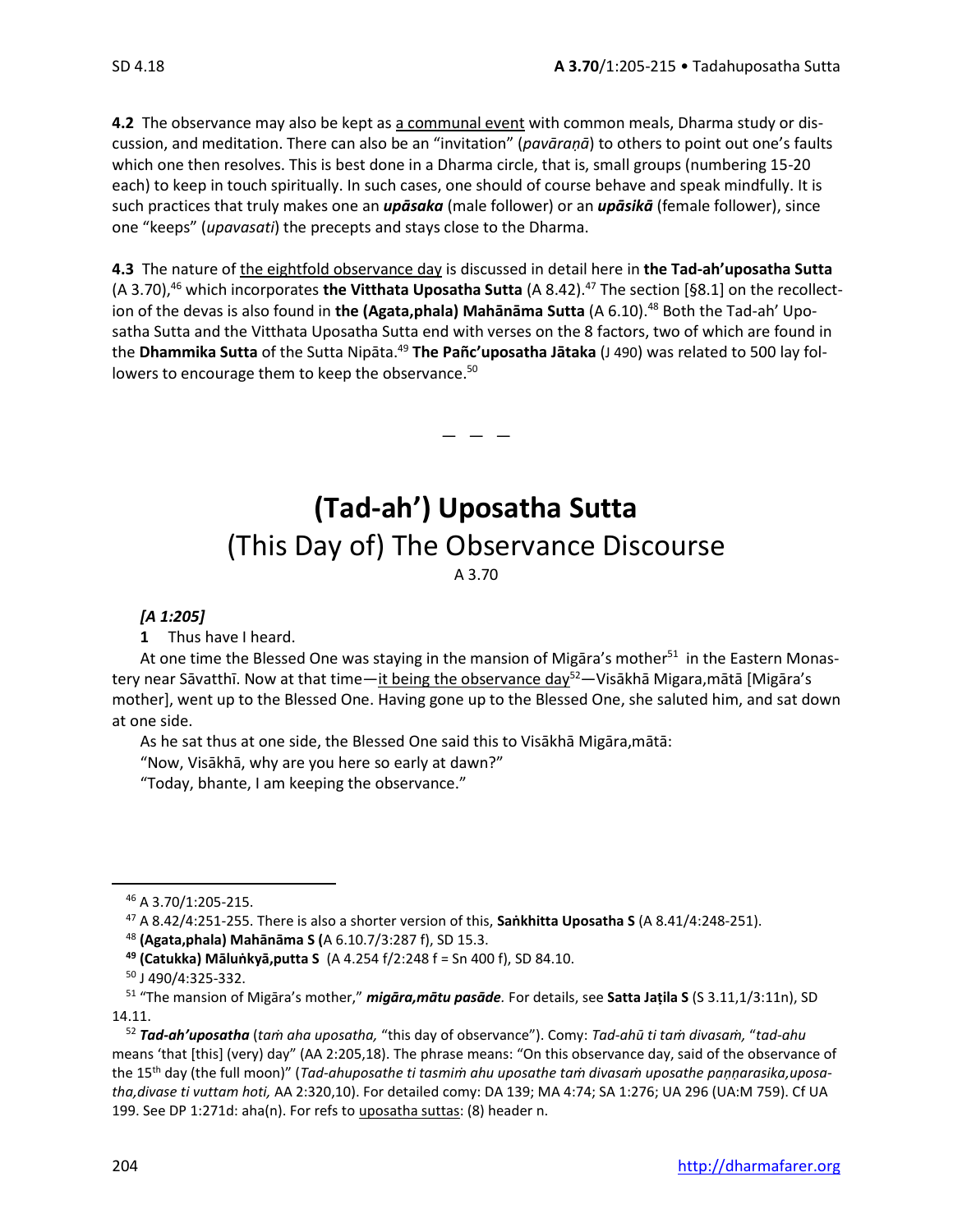# The 3 kinds of observance

1.2 "Visākhā, there are these **3 kinds of observance**. What are the three?

| (1) The cowherd's observance,                                | gopālakûposatha |
|--------------------------------------------------------------|-----------------|
| (2) the nirgranthas' observance [the Jain observance], $53$  | niganthûposatha |
| (3) the noble ones' observance [the aryas' observance). $54$ | ariyûposatha    |

# **2** (1) And what, Visākhā, is **the cowherd's observance**?

Suppose, Visākhā, a cowherd, having returned the cows to the owner in the evening, reflects thus: 'Today the cows grazed at such and such a place, and drank at such and such a place. Tomorrow they will graze at such and such a place, and drink at such and such a place,'

2.2 In the same way, Visākhā, a certain observant [observance keeper]<sup>55</sup> here reflects thus:

'Today I ate such and such hard food, took **[206]** such and such soft food. Tomorrow I shall eat such and such hard food, I shall take such and such soft food. And he lets the day pass with his mind occupied by covetousness.'

This, Visākhā, is the cowherd's observance.

Thus observed, Visākha, the cowherd's observance is not of great fruit, not of great benefit, not of great radiance, not of great pervasiveness. 56

# **3** (2) And what, Visākhā, is **the nirgrantha's observance**?

There is, Visākhā, a class of nirgrantha [naked Jain] ascetics who exhort their disciple thus: 'Come, my good man,

lay aside the stick [be non-violent] to all living beings that exist in the *east* for a hundred fathoms; lay aside the stick to all living beings that exist in the *west* for a hundred fathoms; lay aside the stick to all living beings that exist in the *north* for a hundred fathoms; lay aside the stick to all living beings that exist in the *south* for a hundred fathoms!'

Thus, Visākhā, they show<sup>57</sup> compassion and kindness towards certain living beings. They do not show compassion and kindness to certain living beings.<sup>58</sup>

3.2 Then, again, Visākhā, on the day of observance, they exhort their disciple thus: 'Now, my good man, take off all your clothes $^{59}$  and say thus: $^{60}$ 

<sup>53</sup> Although "nirgrantha" (*nigaṇṭha*) usu refers to the "Jain ascetics," here it is clear that it is simply a generic adj, referring to "Jains" in general, ie, the ascetics and their lay followers.

<sup>54</sup> "**Noble ones' observance**," *ariy'uposatha,* alt tr "the observance of the noble ones (ie the saints)."

<sup>55</sup> "Observant," *uposathika,* ie one keeping the *uposatha..*

<sup>56</sup> "Not of great fruit … not of great pervasiveness," *na maha-p,phalo hoti na mahânisaṁso na mahā,jutiko na mahā,vipphāro.*

<sup>57</sup> "Show," *samādapenti,* lit "they undertake" = *samādiyanti*. Alt tr: "take up; take upon (themselves); rouse."

<sup>&</sup>lt;sup>58</sup> These words describe the contemporary state of affairs. Clearly, such criticisms (and various internal developments), have influenced the Jains, so that in due course, esp in our own times, they evolved into their modern form, esp in taking a meatless diet and an attitude of non-violence. The Buddha's criticism is that of an overt ritualism of the Jains in his own time.

<sup>59</sup> "Take off … say thus," *tvaṁ…sabba,celāni nikkhipitvā evaṁ vadehi,* lit "Having taken off all your clothes, say this … ."

 $60$  These 4 statements [A 3.70,3.2/1:206,18-20], here used by the Jains, form the well-known Buddhist formula known as the 4 pointed emptiness (*catu,koṭika suññatā*), but with a number of vll: **Aneñja,sappāya S** (M 106,8/-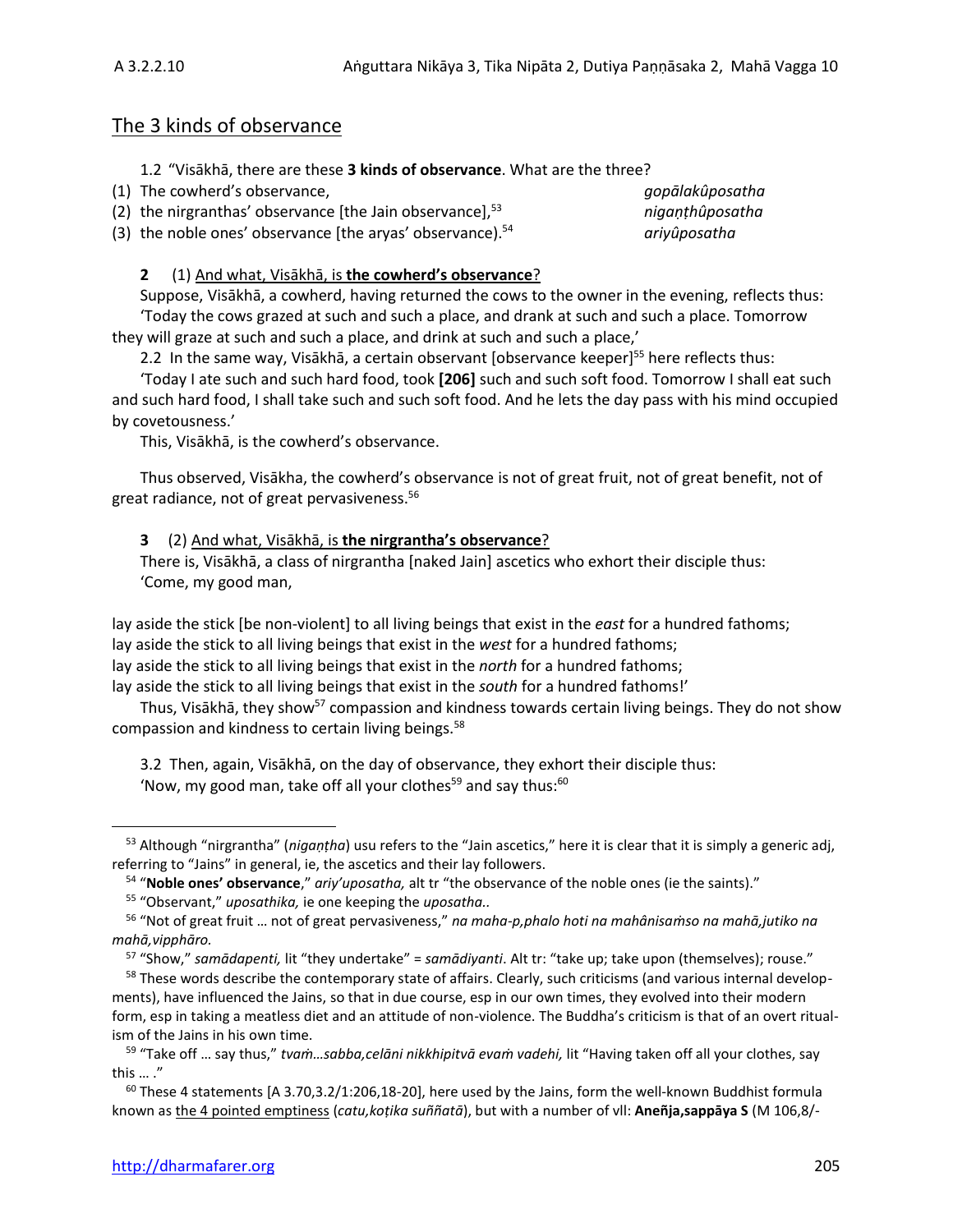(a) "I'm not anywhere (in anything)," *nâhaṁ kvacini*

(b) "There is nothing of me in anything whatever," *na kassaci kiñcana tasmiṁ*

(c) "There is nothing whatever (anywhere) that is mine," and *na ca mama kvacini*

(d) "There is nothing in anything." *kismiñci kiñcana n'atthi*

But still the parents know their son, thus, "This is our son,"

and he knows them, thus, "These are my mother and father." But still the wife and children know<sup>61</sup> their bread-winner, "This is our bread-winner,"<sup>62</sup>

and he knows them, thus, "These are my wife and children."

But still his slaves, labourers and workers know him, thus, "This is our master," and he knows them, thus, "These are my slaves, labourers and workers."'

3.3 Thus, at a time when they should be exhorted to undertake the truth,<sup>63</sup> they are exhorted to undertake false speech! This is speaking falsehood on their part, I say!

Then, when the night has passed, he resumes the use of his belongings that actually<sup>64</sup> have not been given to him!<sup>65</sup> This is taking the not-given on their part, I say!

This, Visākhā, is the nirgrantha's observance.

This nirgrantha's observance, Visākhā, is *not great in benefit, not great in radiance, not great in pervasiveness*.

# **THE NOBLE ONES' OBSERVANCE**<sup>66</sup>

**4** And what, Visākhā, is **the noble ones' observance (***ariyûposatha***)**? <sup>67</sup> **[207]**

# (3) Recollection of the Buddha: the perfect observance (*brahmûposatha*)

4.2 It is, Visākhā, by **the cleansing of a soiled mind** by purposeful effort. 68 How, Visākhā, is a soiled mind cleansed by purposeful effort? Here, Visākhā, the noble disciple recollects **the Tathagata**, thus: 'The Blessed One is such:

2:263 f), SD 85.13; the brahmins: **Brāhmaṇa Sacca S** (A 4.185/2:177); cf **Tikaṇḍaki S** (A 5.144,5/3:170), SD 2.12. For vll and explanations, see "**Is there a soul?**" SD 2.16 (16.2).

<sup>61</sup> "The wife and children," *putta,dāro* (lit "son and wife") is a singular collective noun attracting singular verb constructions; but the English idiom has to be rendered in the plural.

<sup>62</sup> "Bread-winner," *bhattā,* usu tr as "husband, but the context here dictates it to be "supporter, bread-winner" as at J 5:260.

<sup>63</sup> "The truth," *sacce,* PTS ed wr *sabbe*, "all."

<sup>64</sup> "Actually," *eva.*

<sup>65</sup> "He resumes … to him," *so … te bhoge adinnaṁ y'eva paribhuñjati,* lit, "he indeed partakes of his not-given wealth."

<sup>66</sup> **Observances (3)-(6)** [§§4-7]—ie, the perfect observance, the dharma observance, the sangha observance and the moral virtue observance—constitute the qualities of a streamwinner (*sotâpannassa aṅgāni,* D 33,1.11(14)/3:- 227), here to be cultivated by the laity on a simpler level. Cf *sotâpatti-y-aṅga,* the "limbs *for* streamwinning": see **Entering the stream**, SD 3.3(1). For a shorter statement on the limbs of a streamwinner, see **Ogadha S** (S 55.2/5:- 343 f). For details, see Intro (3).

<sup>67</sup> This is the start of the explanation of "the **noble ones' observance**," which ends at §16.2.

<sup>68</sup> "By effort," *upakkamena,* which Comy glosses as *paccatta,purisa,kārena,* "by individual effort" (AA 2:322). See n on "Purposeful effort" below.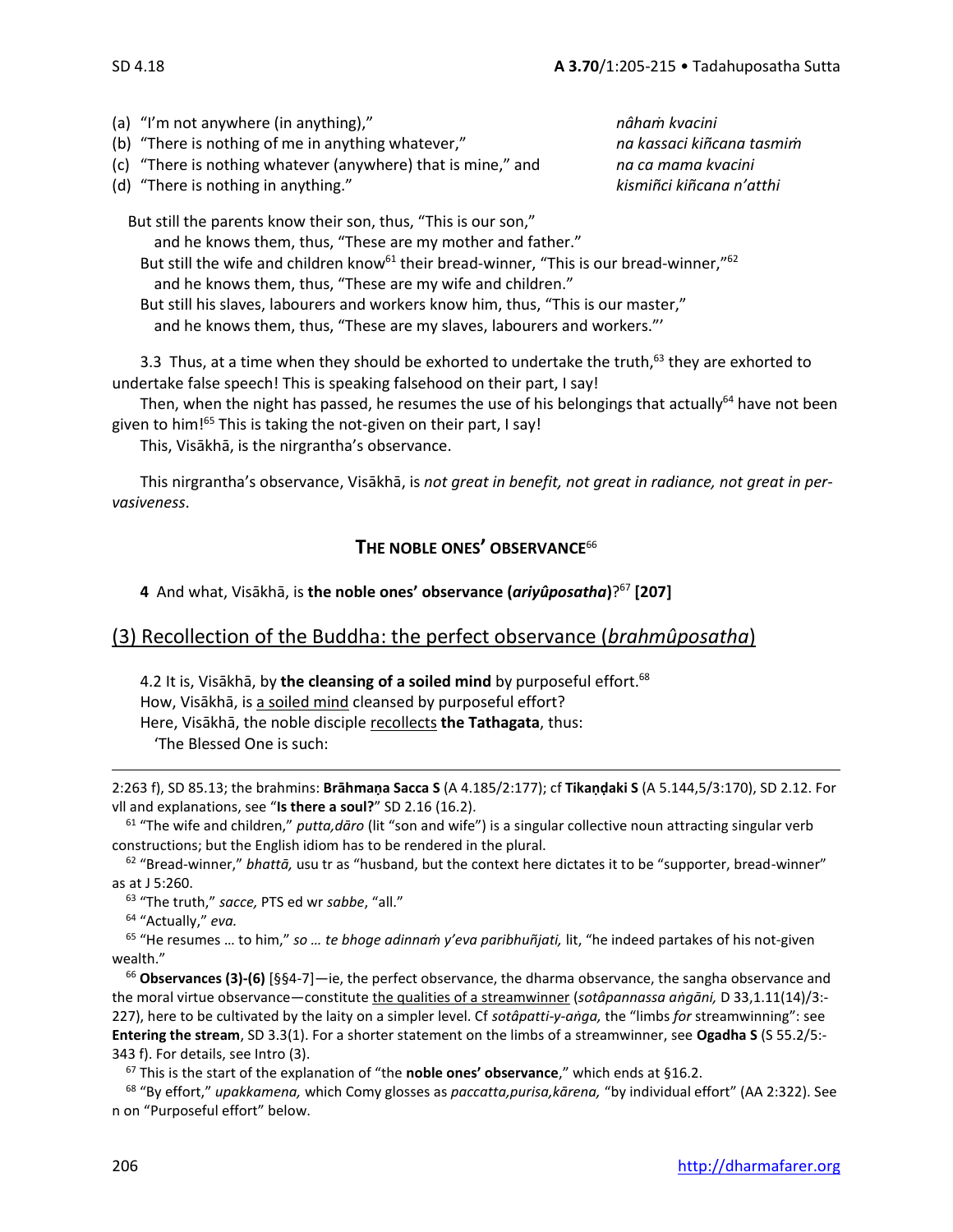an arhat [worthy], fully self-awakened, accomplished in wisdom and conduct, well-farer, knower of worlds, peerless guide of persons to be tamed, teacher of gods and humans, awakened, blessed.' 69

4.3 When he thus recollects the Tathagata,

his mind brightens up with faith [is calm and clear in faith], <sup>70</sup> **joy** arises: he gives up his soiled mind, Visākhā, just as *a soiled head* is cleansed by purposeful effort.<sup>71</sup>

# The parable of head-cleansing

4.4 And how, Visākhā, is **a soiled head** cleansed by purposeful effort? 72 By means of **cleansing paste**,<sup>73</sup> by means of **clay,** by means of water, by means of purposeful effort.<sup>74</sup> This, Visākhā, is how a soiled head is cleansed by purposeful effort.

In the same way, Visākhā, is his soiled mind cleansed by purposeful effort.

4.5 How, Visākhā, is his **soiled mind** cleansed by purposeful effort?

Here, Visākhā, the noble disciple *recollects the Tathagata*, thus:

'*Such is he, the Blessed One, an arhat [worthy], fully self-awakened, accomplished in wisdom and conduct, well-farer, knower of worlds, peerless guide of persons to be tamed, teacher of gods and humans, awakened, blessed.'*

4.6 When he thus recollects the Tathagata, *his mind brightens up with faith*, joy arises: he gives up his soiled mind.

<sup>69</sup> On this reflection, see *Buddhânussati*, SD 15.7.

<sup>&</sup>lt;sup>70</sup> "Brightens up [calm and clear in faith]," **pasīdati** (pa (a strengthening prefix) +  $\sqrt{2}$ AD, "to sit"): (1) (of the face, body) to become bright, brighten up (PvA 132); (2) (of the mind, heart) to brighten up (fig), to be purified, reconciled or pleased, to be calm and clear, to be pacified; (3) (psychological) to feel satisfied with, have faith in (D 2:202; S 1:98, 2:199; A 3:248; Sn 356, 434, 563). Here sense (2) applies. Past part *pasanna:* PED sv. See SD 10.16 (11.3.2.2).

<sup>71</sup> *Upakkiliṭṭhassa visākhe cittassa upakkamena pariyodapanā hoti.*

<sup>72</sup> *Kathañ ca visākhe upakkiliṭṭhassa sīsassa upakkamena pariyodapanā hoti.*

<sup>73</sup> "Cleansing paste," *kakka,* "a sediment, a paste (produced by grinding oily substances); face-powder." J 6:232 mentioned 3 kinds of paste: mustard (*sāsapa*) paste, fragrant earth (*mattika*) paste, and sesamum (*tila*) paste. DA 1:88 adds turmeric (*haliddī*), used before face-powder is applied.

<sup>74</sup> "Purposeful effort," *purisassa ca tajjaṁ vāyāmaṁ paṭicca.* See n on "By effort" above.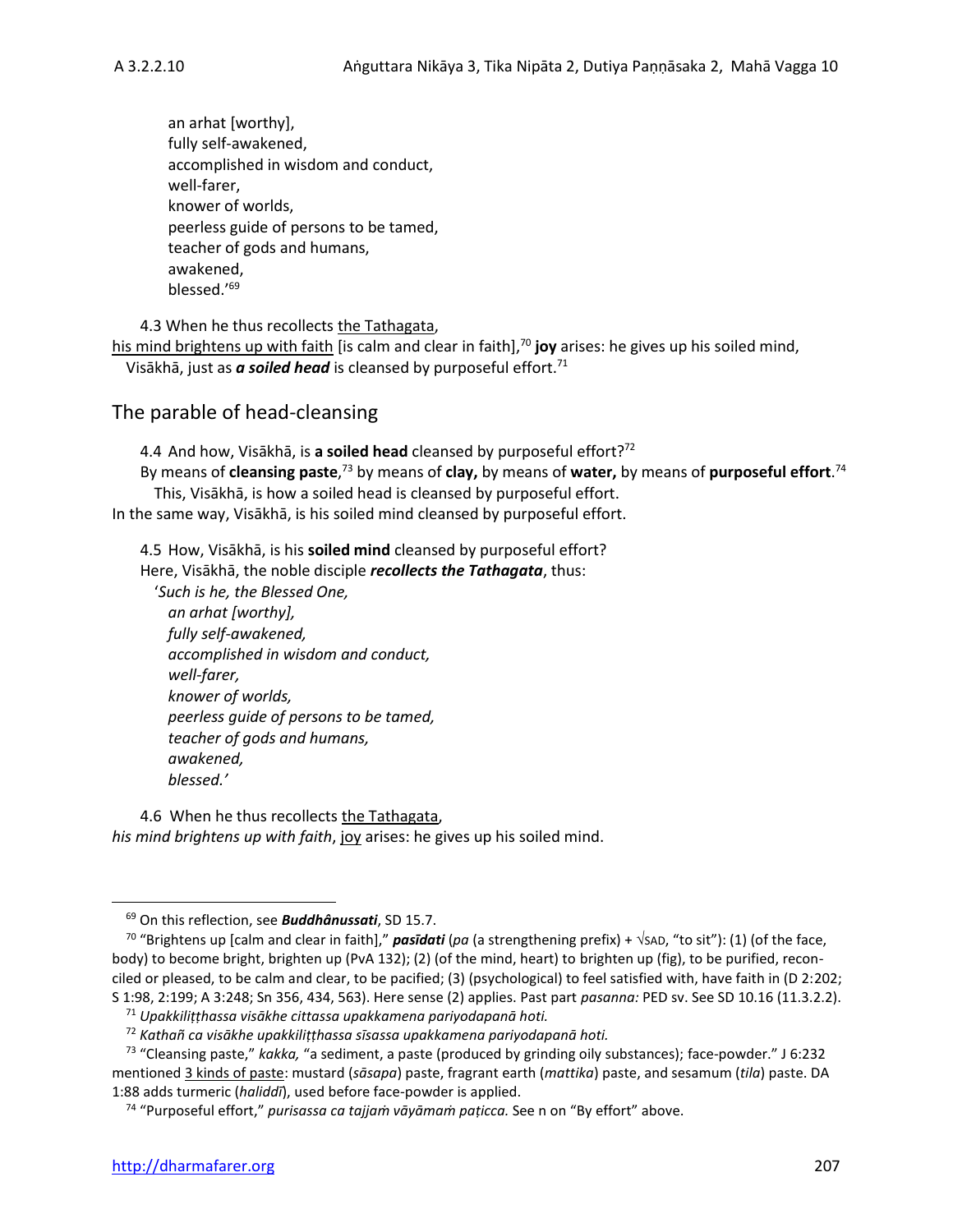# The perfect observance

- 4.7 This noble disciple, Visākhā, is said to keep **the perfect observance** [Brahma's observance] (*brahmûposatha*):
	- to dwell with *Brahma* [the Buddha].
		- It is in reference with *the perfect one*, Brahma [the Buddha]<sup>75</sup>
		- that his mind brightens up with faith, that joy arises: he gives up his soiled mind.<sup>76</sup>

*Even so, Visākhā, a soiled mind is cleansed by purposeful effort.*

# (4) Recollection of the Dharma: the dharma observance (*dhammûposatha*)

**5** There is, Visākhā, *the cleansing of a soiled mind* by purposeful effort. How, Visākhā, is a soiled mind cleansed by purposeful effort? Here, Visākhā, the noble disciple recollects **the Dharma**, thus: 'Well-taught is the Blessed One's true teaching, visible here and now, immediate [having nothing to do with time], inviting one to come and see, accessible [to bring oneself up to it], to be personally known by the wise.'77

5.2 When he thus recollects the Dharma, *his mind brightens up with faith, joy arises: he gives up his soiled mind,* **[208]** Visākhā, just as **a soiled body** is cleansed by purposeful effort.

# The parable of body-cleansing

5.3 And how, Visākhā, is **a soiled body** cleansed by purposeful effort?

By means of **a back-scrubber,** <sup>78</sup> by means of **chunam [lime soap],** <sup>79</sup> by means of **a person's purposeful effort**.

This, Visākhā, is how a soiled body is cleansed by purposeful effort. In the same way, Visākhā, is his soiled mind cleansed by purposeful effort.

5.4 How, Visākhā, is his **soiled mind** cleansed by purposeful effort? Here, Visākhā, the noble disciple *recollects the Dharma*, thus:

'*Well-taught is the Blessed One's Teaching, visible here and now, immediate* [*having nothing to do with time*]*, inviting one to come and see,* 

<sup>75</sup> In this passage, *brahma* or *brahmā* (adj) means "perfect, divine, divinely perfect," as an epithet of the Buddha. This serves as a bridge or skillful means for those who are still God-believers, so that, in time, they will let go of the God-idea. Cf recollection of deities (*devatā'nussati*) [§8] below.

<sup>76</sup> *Brahmañ c'assa ārabbha cittaṁ pasīdati pāmojjaṁ uppajjati, ye cittassa upakkilesā te pahīyanti.*

<sup>77</sup> On this reflection, see *Dhammânussati*, SD 15.9.

<sup>78</sup> "Back scrubber," *sotti* (Skt *śukti,* "pearl-oyster, shell-shell"): see n at M 81,6.8 @ SD 49.3.

<sup>79</sup> "Chunam," *cuṇṇa* (Skt *cūrṇa,* Tamil *cuṇṇam*)*,* ie lime used esp with betel leaf to make pan. The proper way of washing and using chunam are given at V 1:47.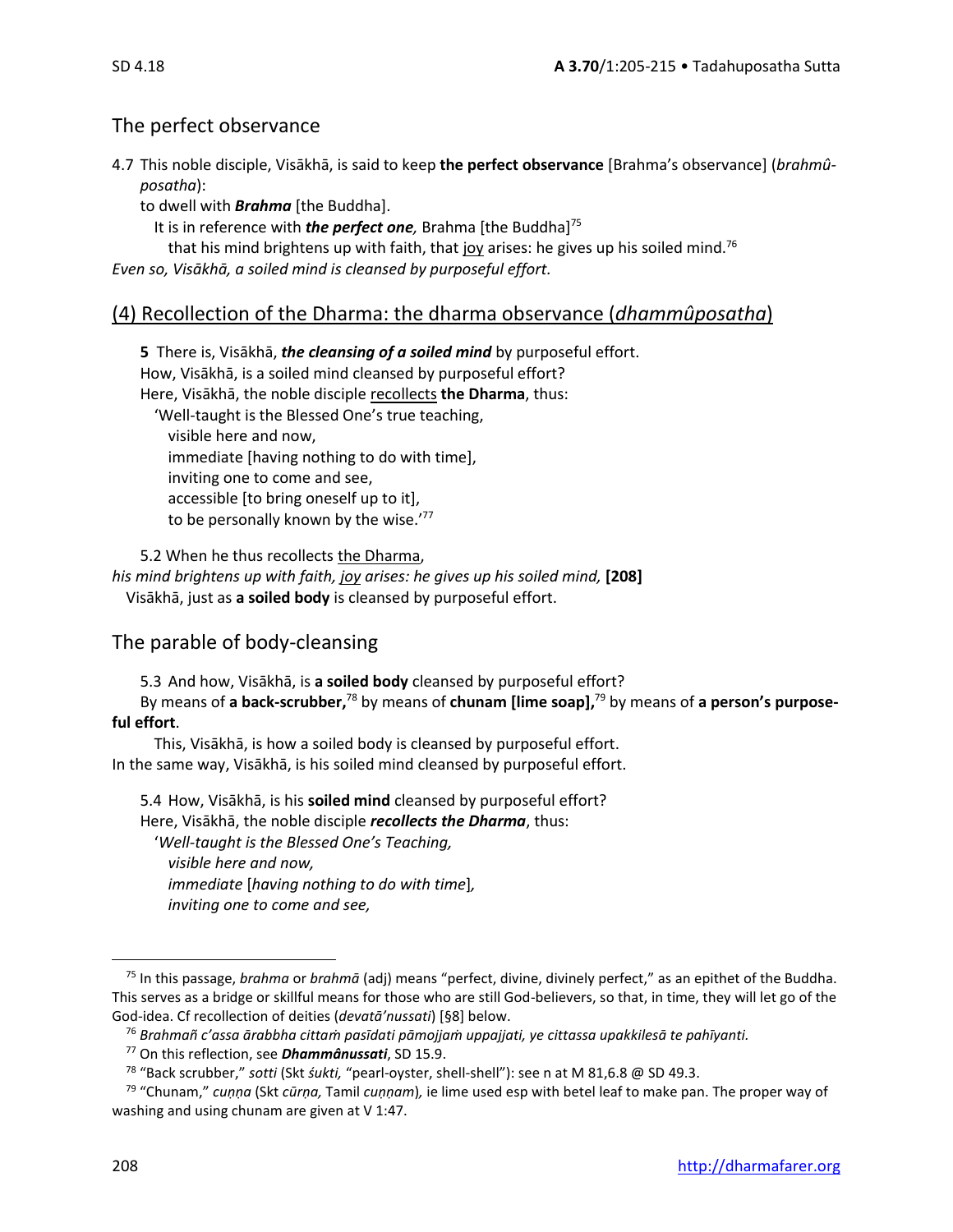*accessible* [*to bring oneself up to it*]*, to be personally known by the wise.'* 5.5 When he thus recollects the Dharma, *his mind brightens with faith*, joy arises: he gives up his soiled mind.

# The Dharma observance

5.6 This noble disciple, Visākhā, is said to keep **the dharma observance** (*dhammûposatha*): to dwell with *Dharma*.

It is in reference to *the Dharma* [the teaching and the truth]

that *his mind brightens up with faith*, that joy arises: he gives up his soiled mind. *Even so, Visākhā, a soiled mind is cleansed by purposeful effort.*

# (5) Recollection of the sangha: the sangha observance (*saṅghûposatha*)

**6** There is, Visākhā, *the cleansing of a soiled mind* by purposeful effort. How, Visākhā, is a soiled mind cleansed by purposeful effort? Here, Visākhā, the noble disciple recollects **the sangha** [the community of nobles ones], thus: 'The Blessed One's community of disciples keeps to the good way; [is well practised;] the Blessed One's community of disciples keeps to the straight way; the Blessed One's community of disciples keeps to the right way; the Blessed One's community of disciples keeps to the proper way. These 4 pairs of persons, the 8 individuals: this Blessed One's community of disciples is worthy of offerings, worthy of hospitality, worthy of gifts, worthy of salutation with the lotus-palms, a supreme field of merit for the world.'<sup>80</sup>

6.2 When he thus recollects the sangha,

*his mind brightens up with faith, joy arises: he gives up his soiled mind,* Visākhā, just as **a soiled piece of cloth** is cleansed by purposeful effort.

# The parable of cloth-cleaning

6.3 And how, Visākhā, is a soiled cloth cleansed by purposeful effort? <sup>81</sup> **[209]** By means of **cleaning salt**,<sup>82</sup> by means of lye,<sup>83</sup> by means of cow-dung, by means of purposeful effort. This, Visākhā, is how a soiled piece of cloth is cleansed by purposeful effort. In the same way, Visākhā, is his soiled mind cleansed by purposeful effort.

<sup>80</sup> On this reflection, see **Aṭṭha Puggala S 1** (A 8.59), SD 15.10a(1).

<sup>81</sup> This analogy recurs in **Khemaka S** (S 22.89/3:131), SD 14.13.

<sup>82 &</sup>quot;Cleaning salt," *ūsa*; I follow Bodhi (S:B 945). PED conjectures as "salt earth." Comy says "heat (or steam)" (*usuma*) is involved.

<sup>83</sup> "Lye," *khāra,* ie an alkali or caustic substance (like soda or potash).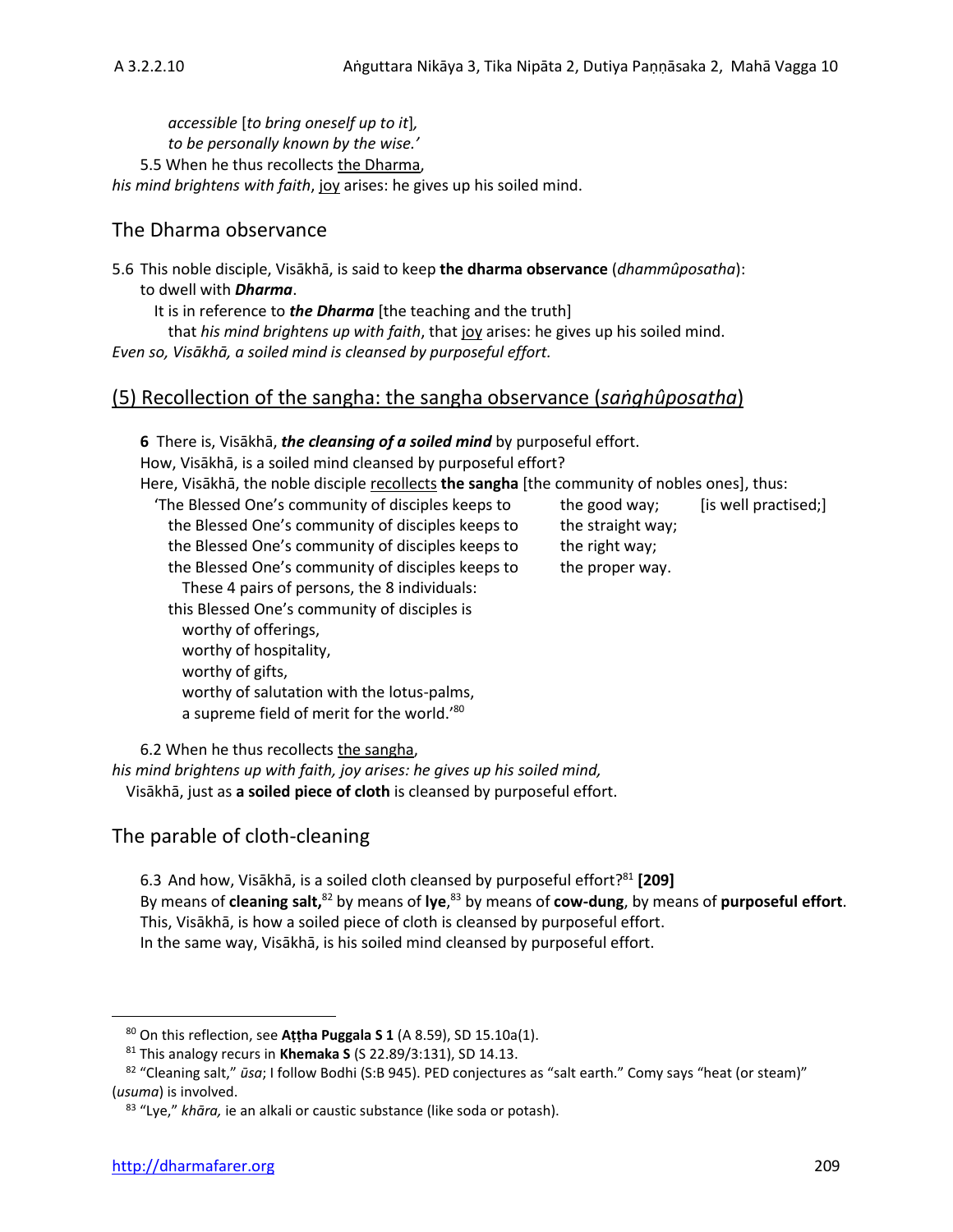6.4 How, Visākhā, is his soiled mind cleansed by purposeful effort? Here, Visākhā, the noble disciple recollects the Tathagata, thus:

'*The Blessed One's community of disciples keeps to the good way; the Blessed One's community of disciples keeps to the straight way; the Blessed One's community of disciples keeps to the right way; the Blessed One's community of disciples keeps to the proper way. These are the 4 pairs of persons, the 8 individuals: this Blessed One's community of disciples is: worthy of offerings, worthy of hospitality, worthy of gifts, worthy of salutation with the lotus-palms, a supreme field of merit for the world.*'

When he thus recollects the sangha, *his mind brightens up with faith, joy arises: he gives up his soiled mind.* 

# The sangha observance

6.5 This noble disciple, Visākhā, is said to keep **the sangha observance** (*saṅghûposatha*): to dwell with *the sangha*. 84

It is in reference to *the sangha* [the community of noble ones]

that *his mind brightens up with faith*, that joy arises: he gives up his soiled mind.

*Even so, Visākhā, a soiled mind is cleansed by purposeful effort.*

# (6) Recollection of moral virtue: The moral virtue observance (*sīlûposatha*)

**7** There is, Visākhā, *the cleansing of a soiled mind* by purposeful effort. How, Visākhā, is a soiled mind cleansed by purposeful effort? Here, Visākhā, the noble disciple recollects his own **moral virtue**, that is unbroken, untorn, unmixed, spotless, liberating, praised by the wise, untarnished, *conducive to concentration*. 85

When he thus recollects his own moral virtue, *his mind brightens up with faith*, joy arises: he gives up his soiled mind, Visākhā, just as **a soiled mirror** is cleansed by purposeful effort.

<sup>84</sup> The noble sangha (*ariya.saṅgha*) is naturally spiritual, composed of saints of the path, reflected in the lower case initial "s." The conventional Sangha or modern "Sangha," used by certain lay or priestly groups, on account of their more narrow application is better spelt with an initial capital "S," so as not to confuse the two.

<sup>85</sup> "Unbroken, … giving rise to concentration," *akhaṇḍehi acchiddehi asabalehi akammāsehi bhujissehi viññûpasaṭṭhehi aparāmaṭṭhehi samādhi,saṁvattanaikehi.* See UA 268. On this practice, see *Sīlânussati*, SD 15.11.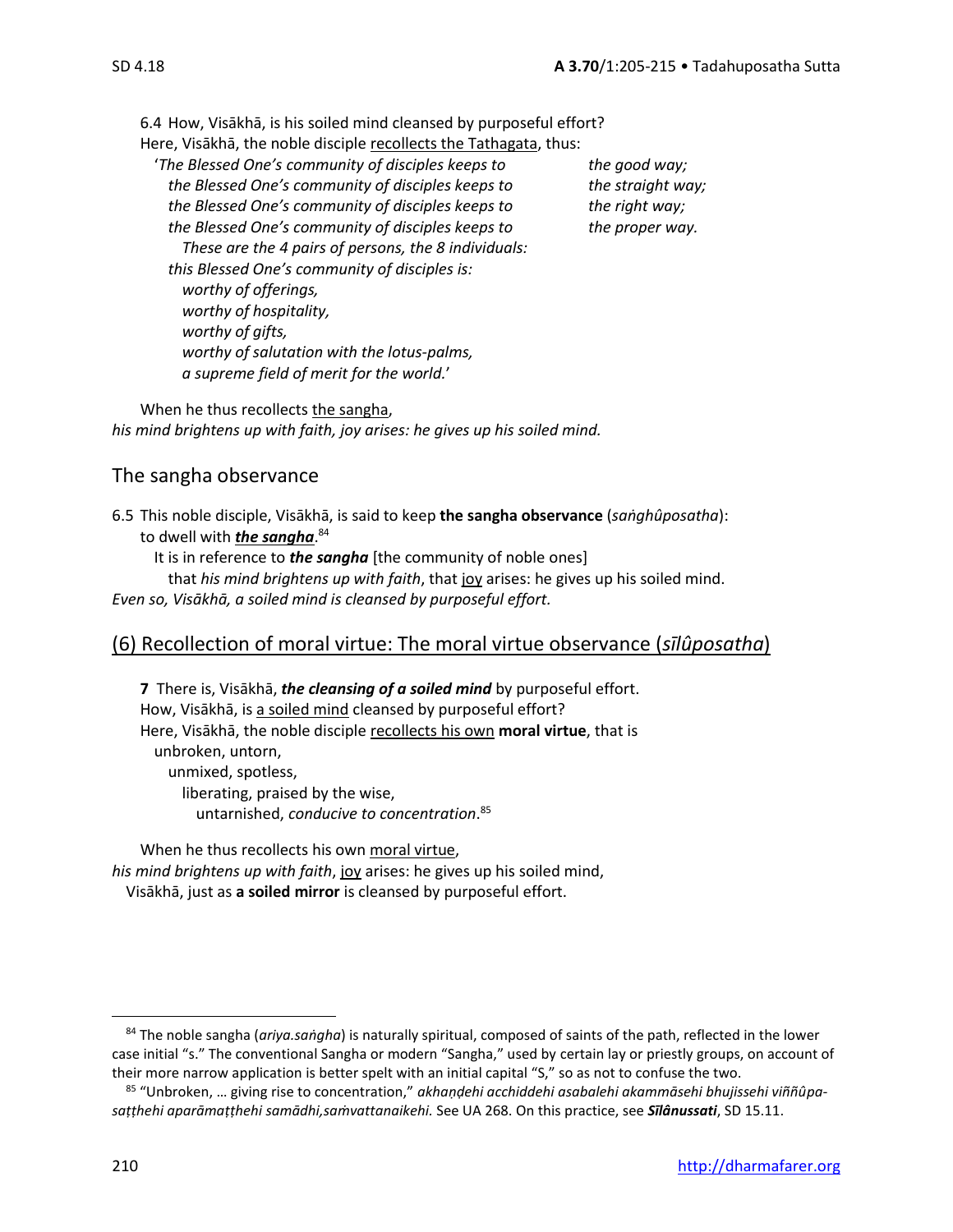# The parable of mirror-cleaning

7.2 And how, Visākhā, is **a soiled mirror** cleansed by purposeful effort? 86

By means of **oil,** by means of **ashes**, <sup>87</sup> by means of **a bristle brush**, by means of **purposeful effort**.

This, Visākhā, is how a soiled mirror is cleansed by purposeful effort. In the same way, Visākhā, is his **soiled mind** cleansed by purposeful effort.

7.3 How, Visākhā, is his **soiled mind** cleansed by purposeful effort? **[210]** Here, Visākhā, the noble disciple recollects his own moral virtue, that is *unbroken, untorn, unmixed, spotless, liberating, praised by the wise, untarnished*, *conducive to concentration*.

When he thus recollects his own moral virtue, *his mind brightens up with faith, joy arises: he gives up his soiled mind*.

# THE MORAL VIRTUE OBSERVANCE

7.4 This noble disciple, Visākhā, is said to keep **the observance of moral virtue** (*sīlûposatha*): to dwell with *moral virtue*.

It is in reference to *moral virtue*

that *his mind brightens up with faith*, that joy arises: he gives up his soiled mind. *Even so, Visākhā, a soiled mind is cleansed by purposeful effort*. 88

# (7) Recollection of the devas: The gods' observance (*devatûposatha*) 89

**8** There is, Visākhā, *the cleansing of a soiled mind* by purposeful effort. How, Visākhā, is a soiled mind cleansed by purposeful effort? Here, Visākhā, the noble disciple recollects **the devas [the gods]** there are the devas of the 4 great kings; *cātum,mahā,rājikā* there are the devas of the 33; *tāvatiṁsa* there are the devas of Yāma; *yāma* there are the devas who are contented; *tusita* there are the devas who delight in creating; *nimmāṇa,ratī* there are the devas who lord over others' creations;<sup>90</sup> *para,nimmita,vasavattī* 

<sup>86</sup> This analogy recurs in **Khemaka S** (S 22.89/3:131), SD 14.13.

<sup>87</sup> "Ash," *chārika.*

<sup>88</sup> In **(Agata,phala) Mahānāma S** (A 6.10), here follows the recollection of charity (*cāgânussati*), but not found here. This is curious because Visākhā is well known for her charity, which could well serve as a good subject of recollection. On this practice, see *Devatā'nussati*, SD 15.13.

<sup>89</sup> *Devatûposatha* = *devata uposatha,* "deities' observance." This recollection is also found in **(Agata,phala) Mahānāma S** (A 6.10,7/3:287 f), SD 15.3. This is a skillful means for those who still hold some kind of God-belief, so that in due course they would let go of it: cf "the perfect observance" [§4.8] above. The first 6 deva planes are the 6 sensesphere (*kāma,loka*) heavens. The devas of Brahma's Hosts (*brahma,kāyikā*) dwell in the various spheres of the 1st dhyana in the form world (see A:ÑB 293 n52). The "devas beyond these" are those of the form world and the formless world. See chart in Appendix. For comy, see Vism 7.115-118.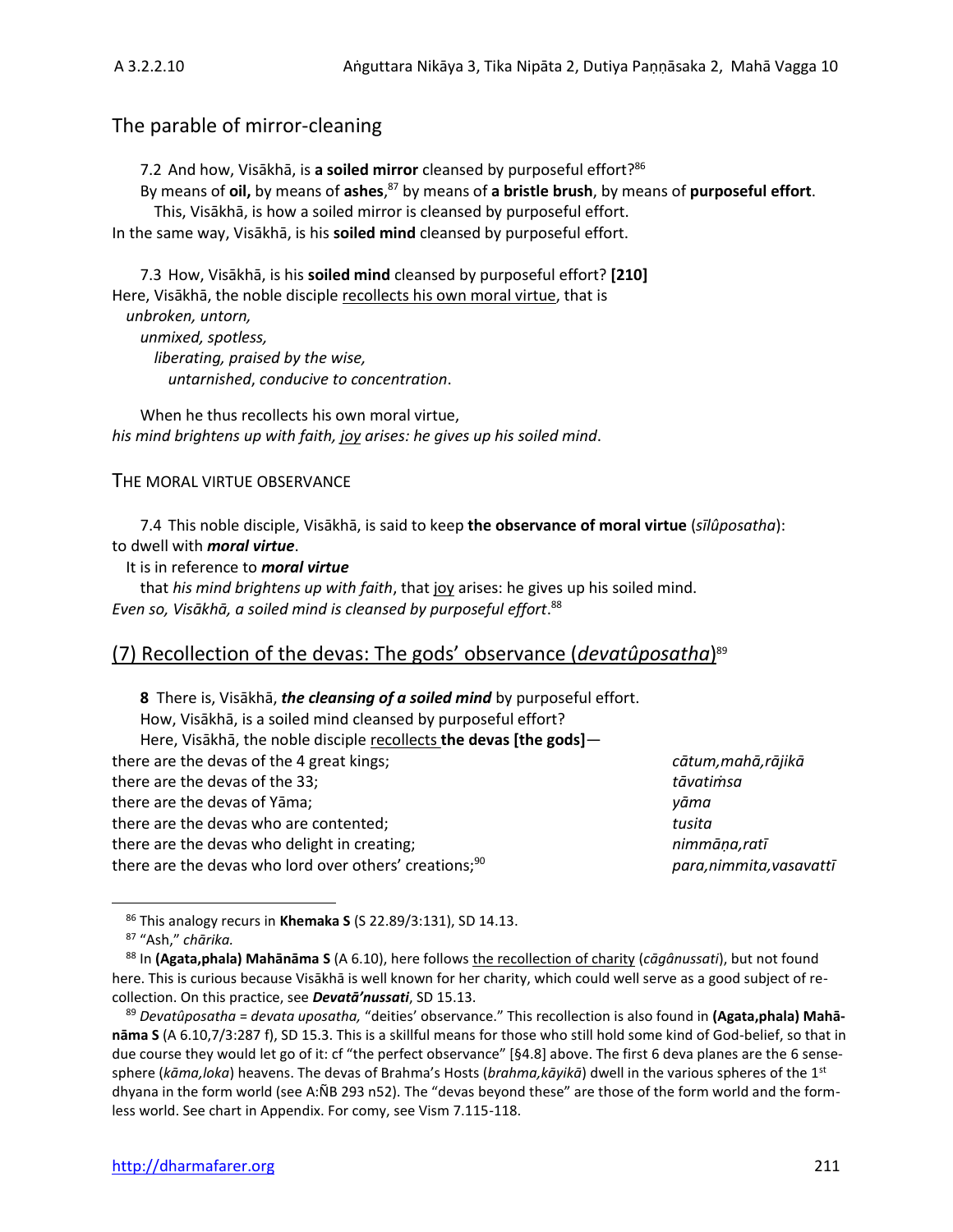there are the devas of Brahma's hosts;<sup>91</sup> *brahma,kāyika* there are the devas beyond these.<sup>92</sup>

The fivefold noble growth: Cultivating the recollection of the devas $93$ 

|     | 8.2 THE FIVEFOLD NOBLE GROWTH |                                                                                                                                                                      |  |  |
|-----|-------------------------------|----------------------------------------------------------------------------------------------------------------------------------------------------------------------|--|--|
|     | $(1)$ The faith               | that those devas are endowed with because of which,<br>when they pass away from this world, they are reborn there,<br>that kind of faith is found in me, too.        |  |  |
| (2) | The <b>moral virtue</b>       | that those devas are endowed with because of which,<br>when they pass away from this world, they are reborn there,<br>that kind of moral virtue is found in me, too. |  |  |
|     | (3) The learning $94$         | that those devas are endowed with because of which,<br>when they pass away from this world, they are reborn there,<br>that kind of learning is found in me, too.     |  |  |
| (4) | The charity                   | that those devas are endowed with because of which,<br>when they pass away from this world, they are reborn there,<br>that kind of charity is found in me, too.      |  |  |
| (5) | The <b>wisdom</b>             | that those devas are endowed with because of which,<br>when they pass away from this world, they are reborn there,<br>that kind of wisdom is found in me, too.'      |  |  |

8.3 When he recollects his own faith, moral, virtue, learning, charity and wisdom, *as well as those of the devas*, 95

*his mind brightens up with faith*, joy arises: he gives up his soiled mind, Visākhā, just as soiled gold is cleansed by purposeful effort.

 $90$  Māra the evil one is said to reside in this heaven, lording over a part of it (MA 1:33 f). The ruler of this realm here is called Vasa,vattī (D 1:219; A 4:243). Māra is also called Vasa,vattī (but distinct from his namesake) because he is "lord with great power over the 6 Sense Realms" (*māro mahânubhāvo cha,kāmâvar'issaro vasavattī,* MA 2:201). Māra is also called Pajā,patī, "the lord of creation," because he lords over this "generation" (*pajā*) of living beings (M 1,9/1:2; MA ad loc).

<sup>91</sup> "Brahma's hosts," *brahma,kāyikā.* See n on this section's header.

<sup>92</sup> "Beyond this," *tat'uttariṁ,* lit "higher than these." See n on this section's header.

<sup>93</sup> "Fivefold growth," ie the fivefold noble growth (*ariya,vuḍḍhi*, A 3:80). Here, they are given as instructions in how we should cultivate the "recollection of the devas." Cf the 5 virtues conducive to growth (*vuḍḍhi,dhamma,* A 5.246/2:245): see **Entering the stream**, SD 3.3(1) etc; **(Agata,phala) Mahānāma S** (A 6.10.7/3:287), SD 15.3; **Sambadh'okāsa S** (A 6.26,8/3:316), SD 15.7a.

<sup>94</sup> "Learning," *suta,* lit "listening," ie "one who has heard much Dharma," cognate with today's "well-read, learned," but in spiritual matters.

<sup>95</sup> From hereon, replacing the remaining section of the para, **(Agata,phala) Mahānāma S** (A 6.10) has "At that time his mind is not obsessed by lust, hate or delusion—his mind is straight, with the devas as its object. This is called a noble disciple who dwells (spiritually) consistent amidst an inconsistent generation, who dwells unafflicted amidst an afflicted generation, who has entered upon the stream of the Dharma and develops the recollection of the devas" (A 6.10/ 3:288). On "the stream of the Dharma," see "**Listening beyond the ear,**" SD 3.2 (3).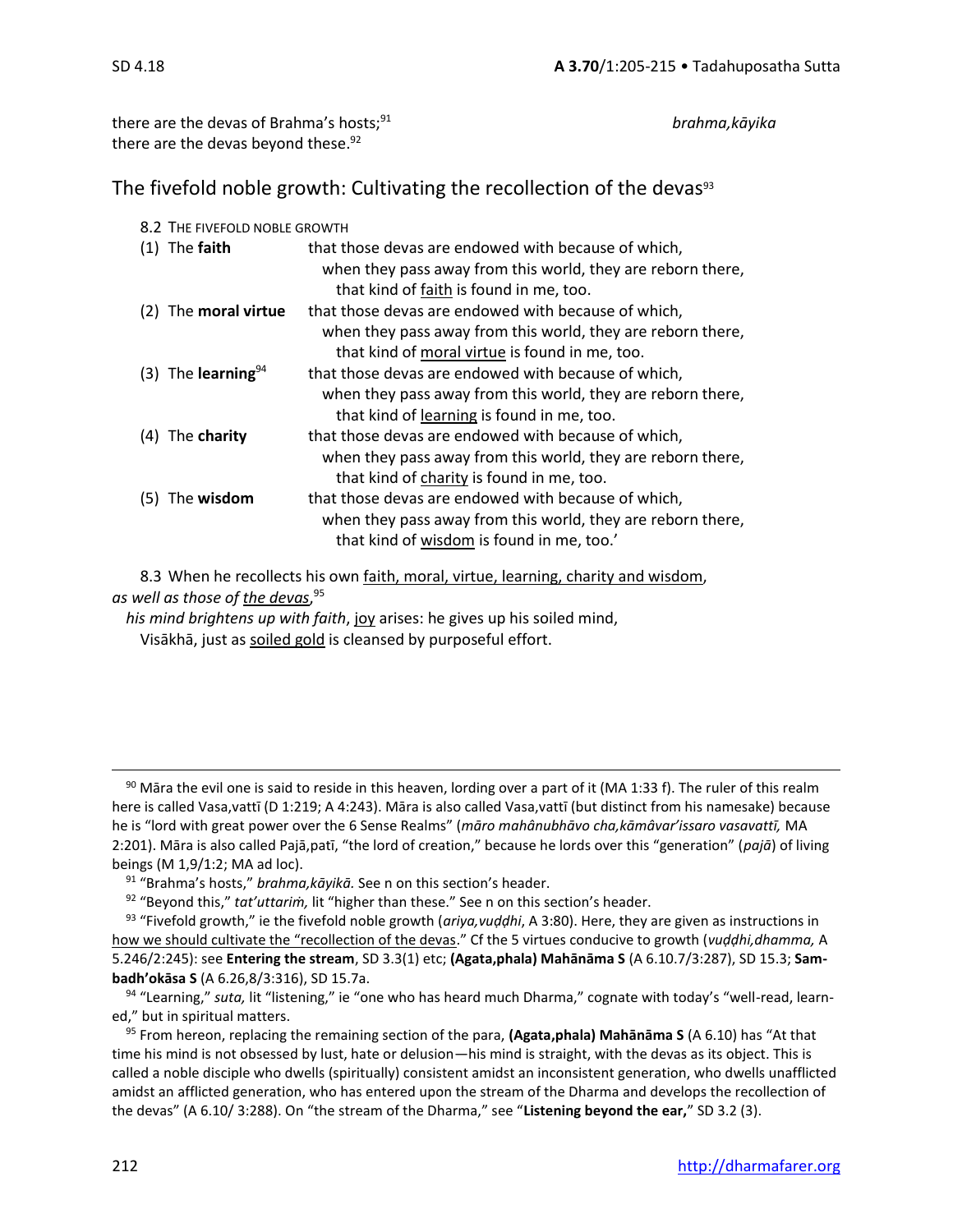# The parable of gold-purifying

8.4 And how, Visākhā, is **soiled gold**<sup>96</sup> purified by purposeful effort? 97

By means of **a furnace**, <sup>98</sup> by means of **salt**, by means of **red chalk**, <sup>99</sup> by means of **a blow-pipe**, <sup>100</sup> by means of **a pair of tongs**, by means of **a person's purposeful effort**.

This, Visākhā, is how soiled gold is purified by purposeful effort.

In the same way, Visākhā, is his soiled [impure] mind purified by purposeful effort. **[211]**

8.5 How, Visākhā, is his soiled mind purified by purposeful effort? Here, Visākhā, the noble disciple recollects **the devas**:

| there are the devas of | the 4 great kings;               |
|------------------------|----------------------------------|
| there are the devas of | the 33;                          |
| there are the devas of | Yāma;                            |
| there are the devas    | who are contented;               |
| there are the devas    | who delight in creating;         |
| there are the devas    | who lord over others' creations; |
| there are the devas of | Brahma's hosts;                  |
| there are the devas    | beyond these.                    |
|                        |                                  |

When he thus recollects the devas, *his mind brightens up with faith*, joy arises: he gives up his soiled mind.

# The devas' observance

8.6 This noble disciple, Visākhā, is said to keep **the observance of the devas [the gods]** (*devatûposatha*): to dwell with the devas.

It is in reference to **the devas**

that *his mind brightens up with faith*, that joy arises: he gives up his soiled mind. *Even so, Visākhā, a soiled mind is cleansed by purposeful effort.*

<sup>96</sup> "Gold," *jāta,rūpa,* which the Vinaya's own Old Commentary defines *jāta,rūpa* as "gold" (that is "the colour of the teacher", V 3:238). Here it refers to the worked metal.

<sup>97</sup> This analogy recurs in **Khemaka S** (S 22.89/3:131), SD 14.13.

<sup>98</sup> "Furnace," *ukkā,* also "crucible."

<sup>99</sup> "Red chalk," *geruka.*

<sup>100</sup> "Blow-pipe," *nāḷika.*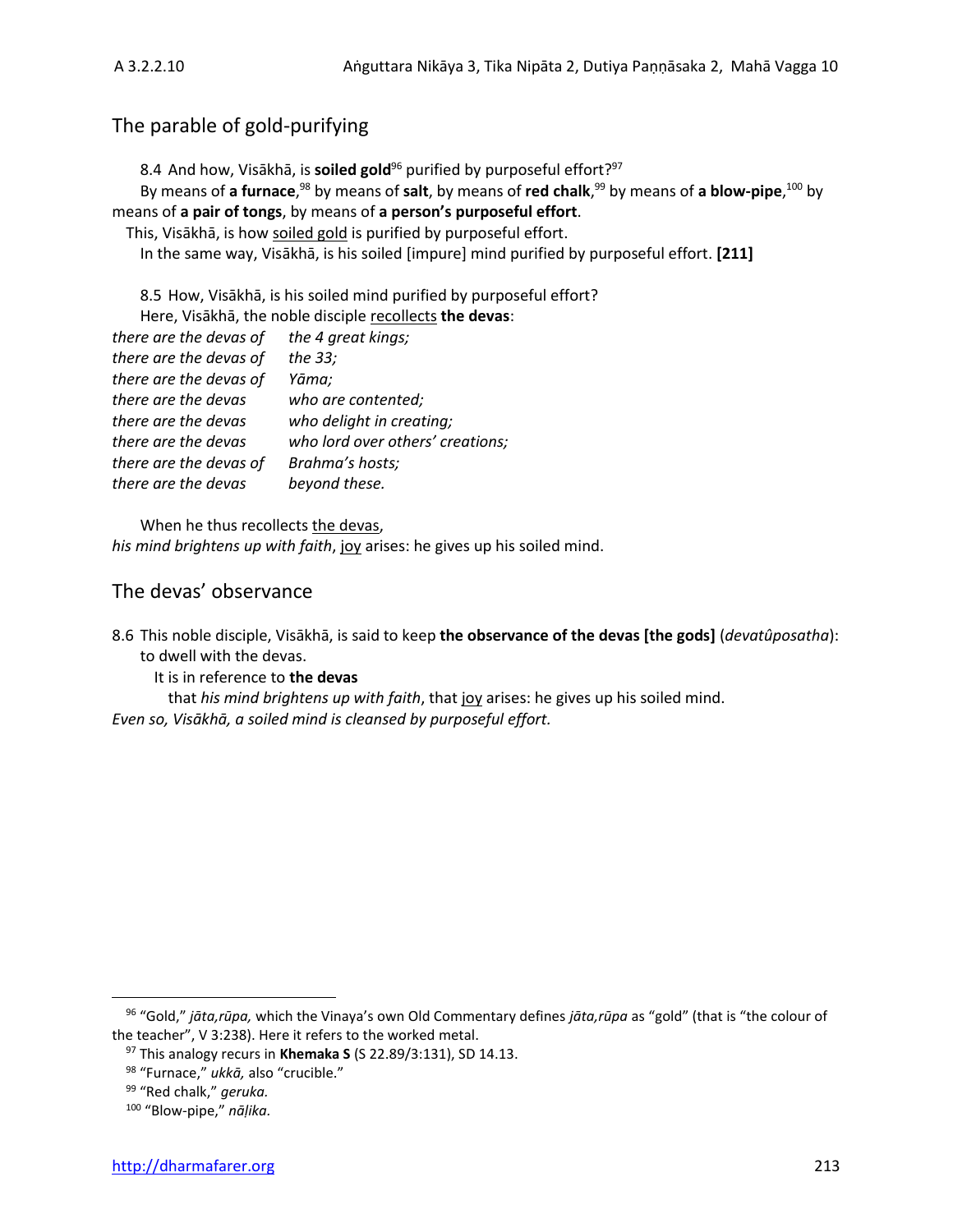# **THE LAITY'S NOBLE OBSERVANCE**<sup>101</sup>

# (8) The 8-limbed observance $102$

**9** Then, the noble disciple, Visākhā, reflects<sup>103</sup> thus:

# **THE 1 ST PRECEPT**—AGAINST TAKING LIFE

9.2 'As long as they live, the arhats dwell having given up taking life, **abstaining from taking life**, *laying aside rod, laying aside the sword*, conscientious [knowing shame], showing kindness, dwell compassionate towards all living beings.<sup>104</sup>

Today I, too, for this night and this day, *having given up harming any living being, abstain from harming any living being,* 105 *laying aside rod and sword, conscientious, showing kindness, dwell compassionate towards all living beings.* I will emulate the arhats in this manner and the observance will be kept by me.'

#### **THE 2 ND PRECEPT**—AGAINST TAKING THE NOT-GIVEN

**10** 'As long as they live, the arhats dwell having given up taking the not-given, **abstaining from taking the not-given**, *accepting only what is given*, expecting only what is given, dwell not by theft but with a mind of purity.<sup>106</sup>

Today I, too, for this night and this day,

*having given up taking the not-given, abstain from taking the not-given;* 107 *accepting only what is given, expecting only what is given, dwell not by theft but with a mind of purity*. *I will emulate the arhats in this manner and the observance will be kept by me.'*

<sup>106</sup> "A mind of purity," *sūci,bhūtena attanā.* Here *attā* refers to "mind."

<sup>101</sup> This whole concluding section (incl closing verses) is also found word-for-word at **(Paṭhama) Visākhā S** (A 8.43/4:255-258). As the ordinary lay followers' 8-limbed observance may also be called the "noble observance," like keeping to the noble eightfold path, but the practitioners have not yet attained the path. Yet, the purpose of such a practice is just that: to attain the path in this life itself.

<sup>102</sup> *Aṭṭh'aṅgûposatha.* **Tad-ah'uposatha S** (A 3.70,9-18/1:211 f), SD 4.18; **Saṅkhittûposatha S** (A 8.41,3-10/4:249- 251), **Vitthatûposatha S** (A 8.42/4:251), **(Paṭhama) Visākhā S** (A 8.43,3/4:255 f), **Bojjha S** (A 8.45,3/4:260), **Nav'aṅg'uposatha S** (A 9.18,2-9/4:388-390), **Thera S** (A 10.98,5/5:204 f), **Cunda S** (A 10.176,8-10/5:266-268), **Niraya Sagga S 1** (A 10.200,4/5:284), **Niraya Sagga S 2** (A 10.201,4/5:286), **Saṁsappanīya S** (A 10.205,5/5:290), SD 39.7, **Sañcetanika S 1** (A 10.206,8-11/5:295 f) + SD 3.9; see also **A 4.53**/2:58, A **4.60**/2:60, **5**.250/3:276, **8.46**,5/4:266, **8.48**/4:268.

<sup>103</sup> "Reflects," *paṭisañcikkhati.* <sup>104</sup> *Yāva,jīvaṁ arahanto pāṇātipātaṁ pahāya pāṇātipātā paṭiviratā nihita,daṇḍā nihita,satthā lajjī dayāpannā sabba,pāṇa,bhūta,hitânukampī viharanti*.

<sup>105</sup> The basic formula for **the 1st** of the 8 precepts is: *Pāṇâtipātā veramaṇī sikkhā,padaṁ samādiyāmi.*

<sup>107</sup> The basic formula for **the 2nd** of the 8 precepts is: *Adinn'ādānā veramaṇī sikkhā,padaṁ samādiyāmi.*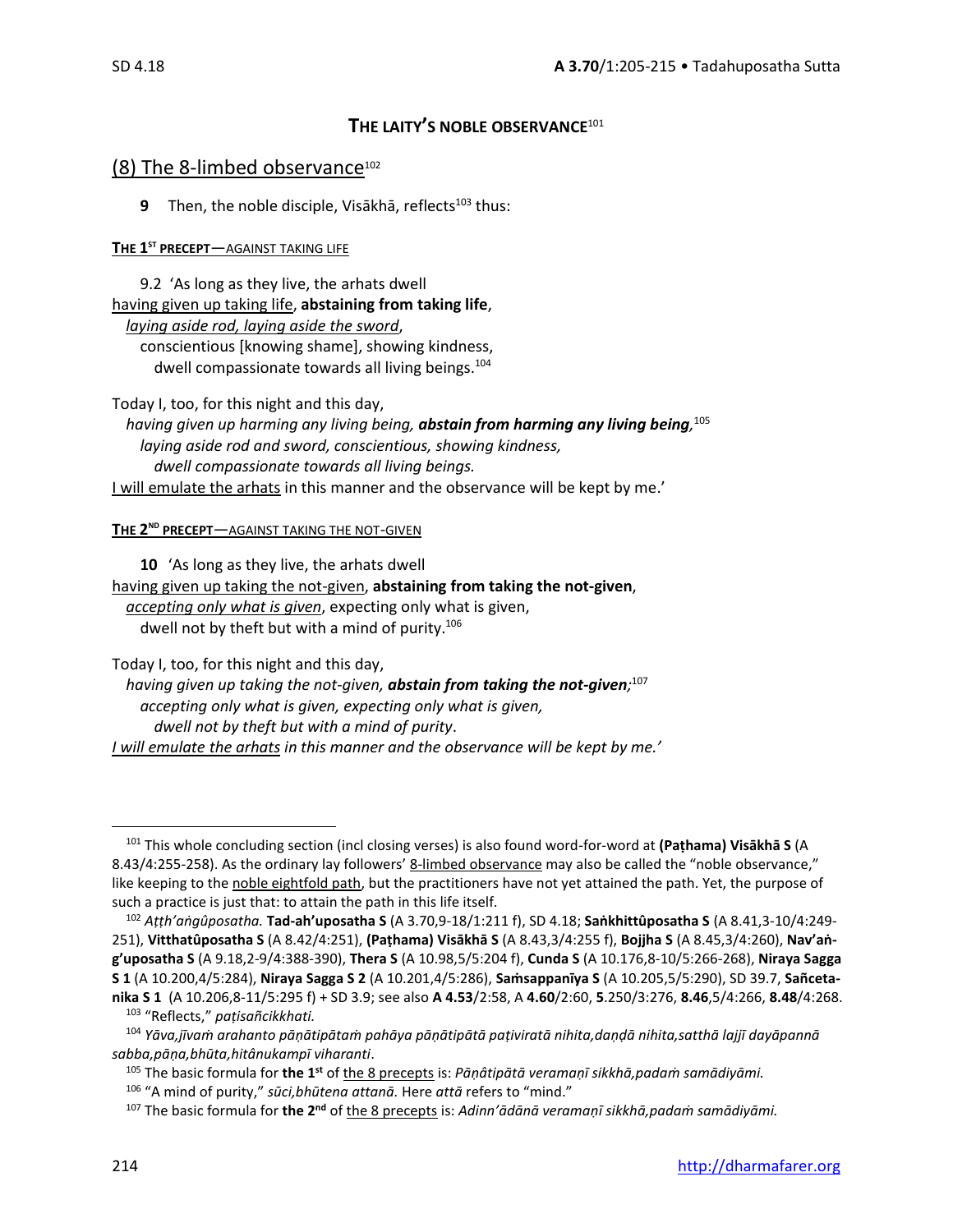#### **THE 3 RD PRECEPT**—AGAINST ANY SEXUAL ACT

**11** 'As long as they live, the arhats dwell having given up incelibacy, **living a celibate life**, dwelling alone,<sup>108</sup> abstain from coupling, the way of the world.<sup>109</sup>

Today I, too, for this night and this day,

*having given up incelibacy, live a celibate life,* 110 *dwell alone, abstain from coupling, the way of the world*. *I will emulate the arhats in this manner and the observance will be kept by me*.' **[212]**

**THE 4 TH PRECEPT**—AGAINST FALSE SPEECH

**12** 'As long as they live, the arhats dwell having given up false speech, **abstaining from false speech**; speaking the truth, the truth is their bond, $111$  trustworthy, reliable, no deceiver of the world.<sup>112</sup>

Today I, too, for this night and this day,

*having given up false speech, abstain from false speech;* 113

*speaking the truth, the truth is my bond, trustworthy, reliable, no deceiver of the world*. *I will emulate the arhats in this manner and the observance will be kept by me*.'

**THE 5 TH PRECEPT**—AGAINST HEEDLESSNESS

**13** 'As long as they live, the arhats dwell having given up strong drinks, distilled drinks, fermented drinks, the basis for heedlessness, **abstaining from strong drinks, distilled drinks, fermented drinks, the basis for heedlessness**.

Today I, too, for this night and this day,

*having given up strong drinks, distilled drinks, fermented drinks, the basis for heedlessness, abstain from strong drinks, distilled drinks, fermented drinks, the basis for heedlessness*. 114 *I will emulate the arhats in this manner and the observance will be kept by me*.'

**THE 6 TH PRECEPT**—AGAINST MEALS AT THE WRONG TIMES

**14** 'As long as they live, the arhats dwell eating only one meal a day, **abstaining from eating at night and from untimely meals**.

<sup>113</sup> The basic formula for **the 4th** of the 8 precepts is: *Musā,vādā veramaṇī sikkhā,padaṁ samādiyāmi.*

<sup>114</sup> The basic formula for **the 5th** of the 8 precepts is: *Surā,meraya,majja,pamāda-ṭ,ṭhānā veramaṇī sikkhā,padaṁ samādiyāmi.*

<sup>108</sup> "Dwelling alone," *anācarī,* vll *ārā,cārī, anācārī.*

<sup>&</sup>lt;sup>109</sup> "The way of the world," *gāma,dhamma*, lit "the way of village."

<sup>110</sup> The basic formula for **the 3rd** of the 8 precepts is: *Abrahma.cariyā veramaṇī sikkhā,padaṁ samādiyāmi.*

<sup>111</sup> "The truth is his bond," *sacca,sandha.* Comy glosses as *saccena saccaṁ sandahati,* "he joins truth with truth" (MA 1:206 = DA 1:73).

<sup>112</sup> *Sacca,vādī sacca,sandho theto paccayiko avisaṁvādako lokassa.* This line as in **Lakkhaṇa S** (D 30,2.16/3:170) @ SD 36.9.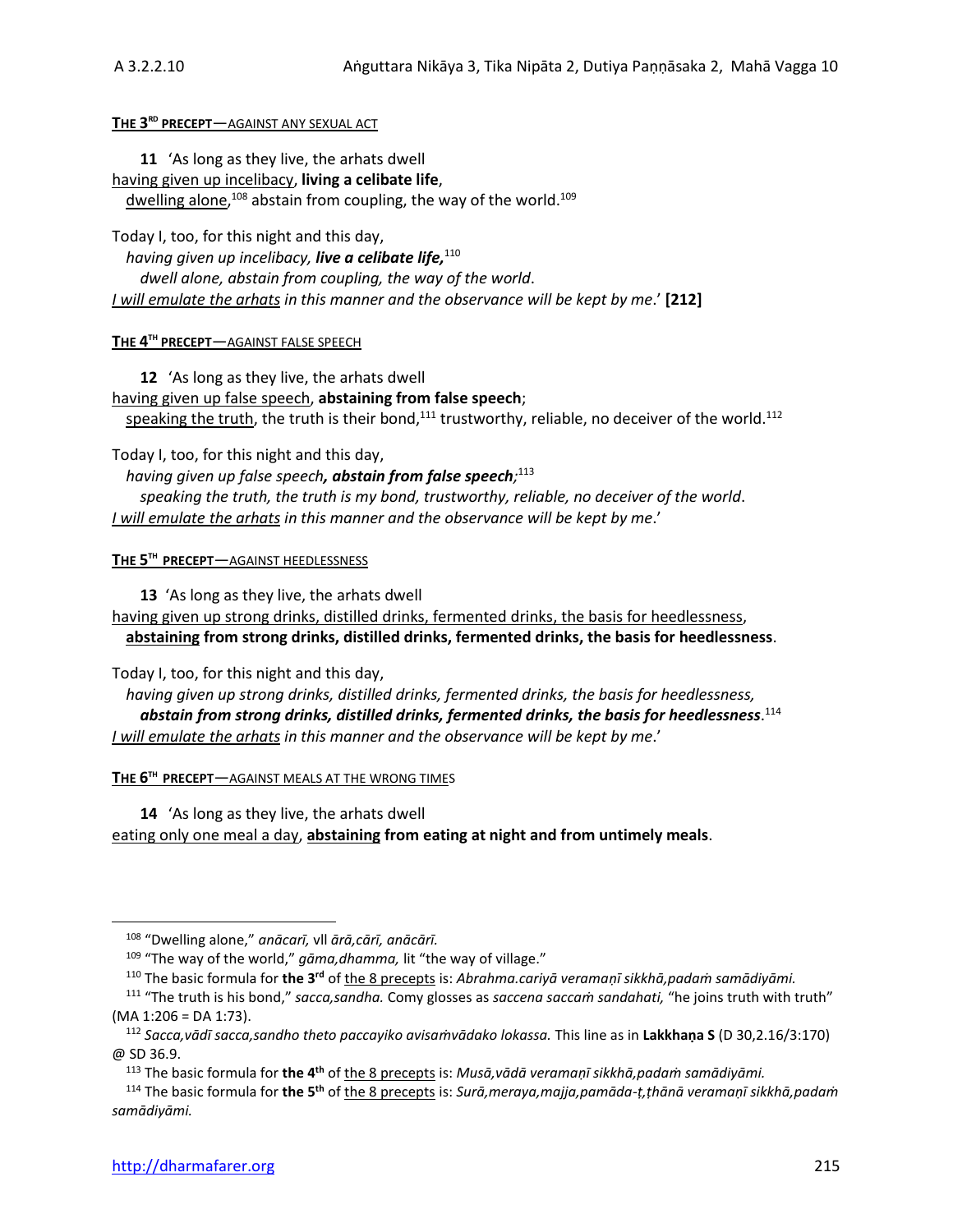Today I, too, for this night and this day, *eating only one meal a day, abstain from eating at night and from untimely meals*. 115 *I will emulate the arhats in this manner and the observance will be kept by me*.'

### **THE 7 TH PRECEPT**—AGAINST ENTERTAINMENT AND BEAUTIFICATION

**15** 'As long as they live, the arhats dwell **abstaining from dancing, singing, music**, <sup>116</sup> **watching unseemly shows**, and **from wearing and adorning themselves with garlands, scents and cosmetics**. 117

Today I, too, for this night and this day,

*abstain from dancing, singing, music, watching unseemly shows, and from wearing and adorning myself with garlands, scents and cosmetics*. 118 *I will emulate the arhats in this manner and the observance will be kept by me*.'

#### **THE 8 TH PRECEPT**—AGAINST HIGH AND LUXURIOUS BEDS

**16** 'As long as they live, the arhats dwell having given up high and luxurious beds,

**abstain from high and luxurious beds***,* using a low bed, that is, a small bed or a straw mat.

Today I, too, for this night and this day,

*having given up high and luxurious beds,* 

*abstain from high and luxurious beds,* 119

*using a low bed, that is, a small bed or a straw mat*. *I will emulate the arhats in this manner and the observance will be kept by me*.'

16.2In this way, Visākhā, is **the noble ones' observance** kept. Thus kept, Visākhā, the noble ones' observance is <u>of great fruit, great benefit, great radiance, great pervasiveness</u>.<sup>120</sup>

# Benefit of the noble observance

**17** How is it **of great fruit, great benefit, great radiance, great pervasiveness**? Suppose, Visākhā, one were to wield lordship and sovereignty **[213]** over these 16 countries<sup>121</sup> abounding with their 7 great treasures,<sup>122</sup> that is to say—

<sup>115</sup> The basic formula for **the 6th** of the 8 precepts is: *Vikāla,bhojanā veramaṇī sikkhā,padaṁ samādiyāmi.* <sup>116</sup> "Music," *vādita.*

<sup>117</sup> The basic formula for **the 7th** of the 8 precepts is: *Nacca,gīta,vādita,visūka.dassana,mālā,gandha,vilepana, dhāraṇa,maṇḍana,vibhūsana-ṭ,ṭhānā veramaṇī sikkhā,padaṁ samādiyāmi.*

<sup>118</sup> "Cosmetics," *vilepana.*

<sup>119</sup> The basic formula for **the 8th** of the 8 precepts is: *Uccā.sayana,mahā.sayanā veramaṇī sikkhā,padaṁ samādiyāmi.*

<sup>120</sup> "Of great fruit … great pervasiveness," *maha-p,phalo hoti mahânisaṁso mah,jutiko mahā,vipphāro.*

<sup>&</sup>lt;sup>121</sup> Some of these 16 great states (soļasa mahā,janapadā), such as Kāsī (Kāśī), Kosala (Kośala), Kuru-Pañcala, Maccha (Matsya), Gandhārā and Kambojā, had existed long before and were mentioned on Vedic literature. The rest, such as Aṅga, Magadha, Vajjī (Vṛjī), Malla, Ceḍī, Vatsā, Surasena (Śūrasena), Assaka (Amaka) and Avantī,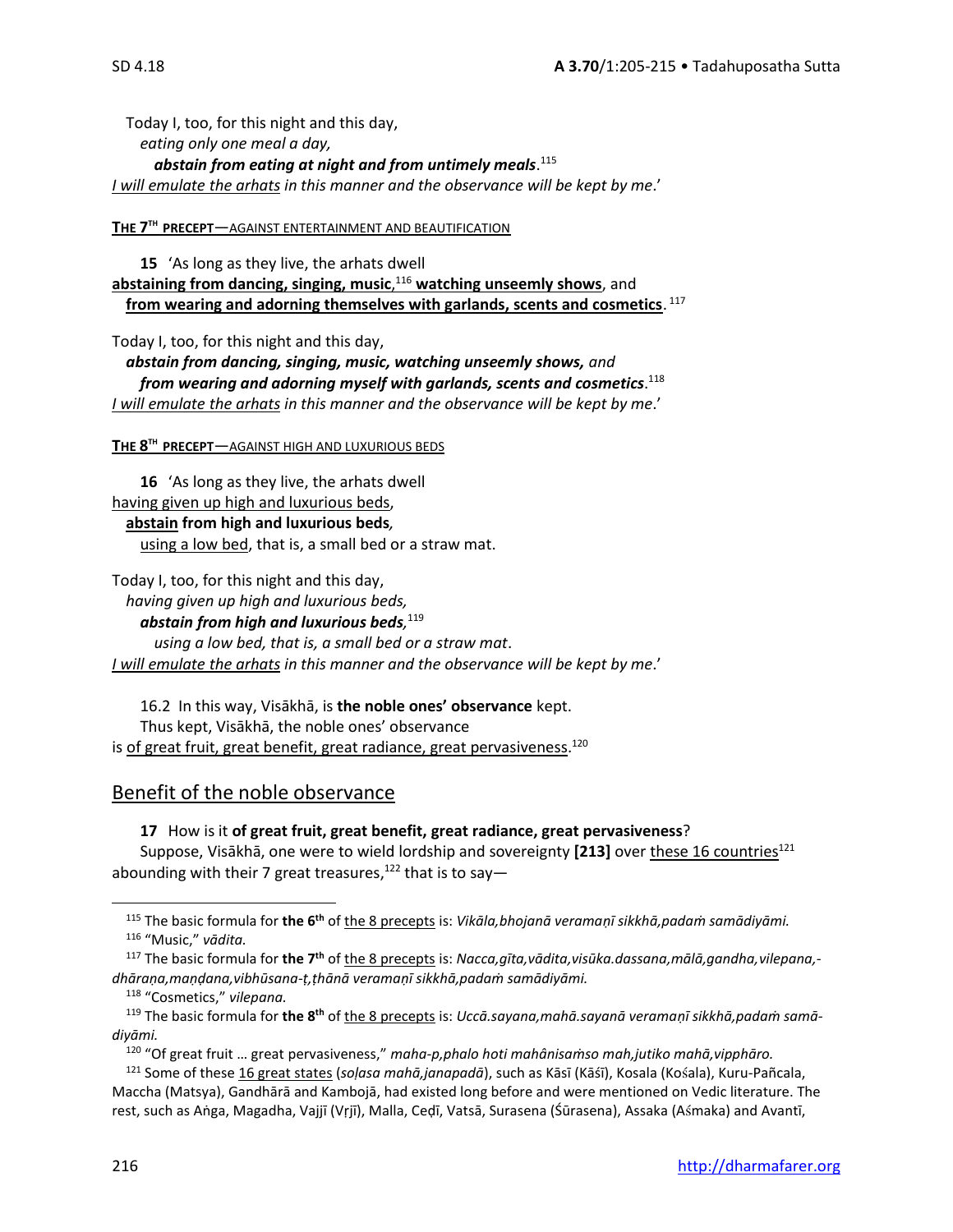Aṅga, Magadha, Kāsī, Kosala, Vajjī, Mallā, Cedī, Vaṁsā, Kuru, Pañcala, Maccha, Surasena, Assaka, Avantī, Gandhārā and Kambojā<sup>123</sup>—

yet, this is not worth even a 16th part [a tiny fraction] of *a single observance complete in its 8 limbs*. What is the reason for this? Because poor is human sovereignty when compared to heavenly bliss.

### Divine bliss of the sense-world heavens

**18** Visākhā, for the devas of **the 4 great kings**, 50 human years is but a single night and day. 30 such days make a month, 12 such months make a year.

 $500$  such celestial years<sup>124</sup> are the lifespan of the devas of the 4 great kings.

18.2 It is possible, Visākhā, for a certain woman or man here,

having kept the observance complete in its 8 limbs,

after death, when the body has broken up,

to be reborn in the company of the devas of the 4 great kings.

It is in reference to this have I said that human sovereignty is poor compared to heavenly bliss.

**19** Visākhā, for the devas of **Tāvatiṁsa**, a single night and day (there) is that of 100 human years: 30 such days make a month, 12 such months make a year.

1,000 such celestial years are the lifespan of the Tāvatiṁsa devas.

19.2 It is possible, Visākhā, for a certain woman or man here,

having kept the observance complete in its 8 limbs,

after death, when the body has broken up,

to be reborn in the company of the Tāvatiṁsa devas*.*

*It is in reference to this have I said that human sovereignty is poor compared to heavenly bliss*.

**20** For the devas of **Yāma**, a single night and day (there) is that of 200 human years: 30 such days make a month, 12 such months make a year.

2,000 such celestial years are the lifespan of the Yāma devas.

20.2 It is possible, Visākhā, for a certain woman or man here,

having kept the observance complete in its 8 limbs,

after death, when the body has broken up,

to be reborn in the company of the Yāma devas*.*

*It is in reference* **[214]** *to this have I said that human sovereignty is poor compared to heavenly bliss*.

**21** Visākhā, for the devas of **Tusita**, a single night and day (there) is that of 400 human years: 30 such days make a month, 12 such months make a year.

4,000 such celestial years are the lifespan of the Tusita devas.

were new states that arose from declining old ones or more areas coming into prominence. The autocratic monarchies (Skt *rājya,* P *rajja*) were Kosala, Magadha, Vaṁsā (Vatsā) and Avantī. Kosala had annexed Kāsī; Magadha had annexed Aṅga; Vaṁsā had annexed Ceḍī; and Avāntī had annexed Assaka. (Sanskrit names follow within parentheses.)

<sup>122</sup> The seven treasures—the wheel treasure, the elephant treasure, the horse treasure, the jewel treasure, the woman treasure, the houselord treasure, the advisor treasure—are described in detail in **Bāla Paṇḍita S** (M 129.- 34-41/3:172-176), SD 2.22.

<sup>123</sup> See Appendix.

<sup>124</sup> "Celestial years." See Appendix or A:ÑB 17 f; also SD 52.1 (9.1.1.1).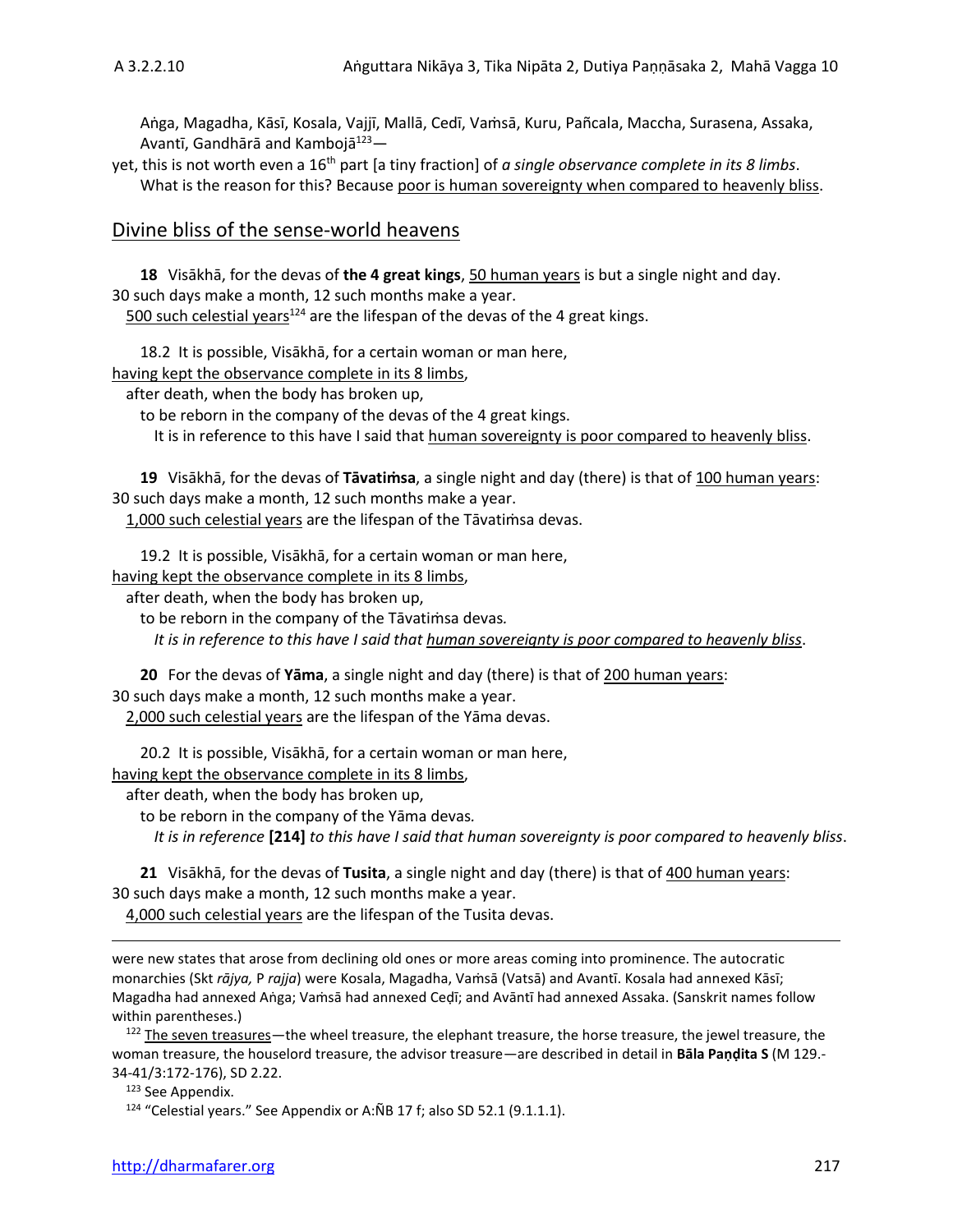21.2 It is possible, Visākhā, for a certain woman or man here,

having kept the observance complete in its 8 limbs,

after death, when the body has broken up,

to be reborn in the company of the Tusita devas*.*

*It is in reference to this have I said that human sovereignty is poor compared to heavenly bliss*.

**22** Visākhā, for the devas of **Nimmāṇa,ratī** [those who delight in creating],

a single night and day (there) is that of 800 human years:

30 such days make a month, 12 such months make a year.

8,000 such celestial years are the lifespan of the devas of Nimmāṇa,ratī.

22.2 It is possible, Visākhā, for a certain woman or man here,

having kept the observance complete in its 8 limbs,

after death, when the body has broken up,

to be reborn in the company of the Nimmāṇa,ratī devas*.*

*It is in reference to this have I said that human sovereignty is poor compared to heavenly bliss*.

**23** Visākhā, for the devas of **Para,nimmita,vasavattī** [those who lord over the creation of others], a single night and day (there) is that of 1,600 human years:

30 such days make a month, 12 such months make a year.

16,000 such celestial years are the lifespan of the Para,nimmita,vasavattī devas.

23.2 It is possible, Visākhā, for a certain woman or man here,

having kept the observance complete in its 8 limbs,

after death, when the body has broken up,

to be reborn in the company of the Para,nimmita,vasavattī devas.

*It is in reference to this have I said that human sovereignty is poor compared to heavenly bliss.*

# **24**

# **25**

# **26**

*Pāṇaṁ na hāne na câdinnaṁ ādiye* One should not kill a living being, nor take the not-given; *musā na bhāso na ca majjapo siyā* **[215]** one should not utter false speech, nor take intoxicants; *abrahma,cariyā virameyya methunā* one should abstain from incelibacy, from coupling; *rattiṁ na bhuñjeyya vikāla,bhojanaṁ* one should not eat during the night nor at the wrong time;

*mālaṁ na dhāraye na ca gandhaṁ ācare* one should neither wear garlands nor use scents; *mañce chamāyaṁ va sayetha saṇṭhate* one should sleep on just a small bed, a mat on the ground. *etaṁ hi aṭṭhaṅgikam āhûposathaṁ<sup>125</sup>* This is "**the observance day of the 8 limbs**" *buddhena dukkh'anta,guṇaṁ pakāsitaṁ* declared by the Buddha for the end of suffering.

*cando ca suriyo ca ubho sudassanā* The sun and the moon, both beautiful to look at, *obhāsayam anupariyanti yāvatā* shedding their radiance where they course their way, *tamo,nudā te pana anta,likkha, qā* scattering the gloom as they move in the open sky; *nabhe pabhāsanti disā virocanā* the heavens light up, radiant in all the quarters.

<sup>125</sup> *Āhȗposatha* (*aha uposatha, "*day of observance"): the long initial vowel is mc. See n in main opening title.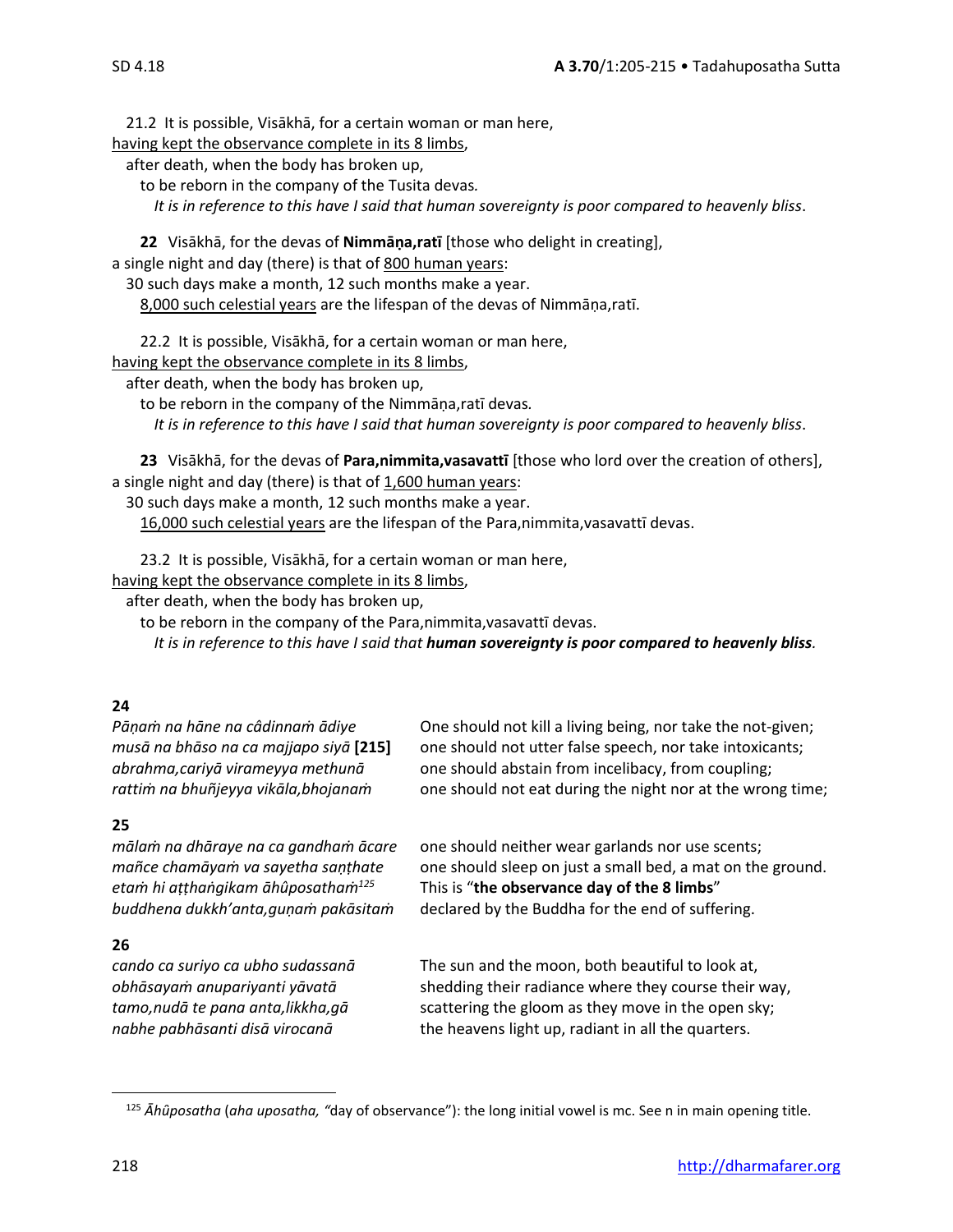# **27**

*muttaṁ maṇiṁ veḷuriyañ ca bhaddakaṁ* pearls, gems, beryls and lucky stones, *siṅgi,suvaṇṇaṁ athavā pi kañcanaṁ* gold nuggets and glittering gold, *yaṁ jāta,rūpaṁ hāṭakan'ti vuccati* beautiful metal called Hāṭaka gold.

# **28**

# **29**

*etasmiṁ yaṁ vijjati antare dhanaṁ* Within this space there is wealth to be found beautiful metal called Hātaka gold.<sup>126</sup>

*aṭṭh'aṅg'upetassa uposathassa* Yet, of the keeping of **the 8-limbed observance** *kalam pi te nânubhavanti soḷasiṁ* even all the moonlight and galaxy of stars *canda-p,pabhā tāra,gaṇā ca sabbe* are but a fraction, not worth a sixteenth part.

*tasmā hi nārī ca naro ca sīlavā* Therefore, a woman or a man of moral virtue, *aṭṭh'aṅgûpetaṁ upavassûposathaṁ* who keeps the 8-limbed observance, *puññāni katvaṁ sukh'udrayāni* makes merits that bring them happiness *aninditā saggaṁ upenti ṭhānan'ti* without blame—they find a place in heaven.

— evaṁ —

# Bibliography

#### Dutt, Sukumar

- 1962 *Buddhist Monks and Monasteries of India: Their history and their contribution to Indian culture.* London: Allen & Unwin, 1962:71-74. Macdonell, AA & AB Keith 1912 *Vedic Index of Names and Subjects,* 1912. Ling, T O 1968 *A History of Religion East and West: an introduction and interpretation.* London: Macmillan 1968 1969 hb. NY: St Martin's Press, 1968. NY: Harper Colophon Books, 1970. Olivelle, P 1974 *The Origin and the Development of Early Buddhist Monachism*. Colombo: Gunasena, 1974 pt 2 ch 2. Pande, G[ovind] C[handra] 1957  $\rightarrow$ 1974
	- 1974 *Studies in the Origins of Buddhism.* Ancient History Research Series, no 1. 2nd ed, Allahabad: University of Allahabad Press. Delhi: Motilal Banarsidass, 1957 1974 1983. Livingston (NJ): Orient Book Distributors, & Mystic (Conn): Verry, 1974. 600 pp hb.

Spiro, Melford E

1982 *Buddhism and Society: a great tradition and its Burmese vicissitudes.* NY & Evanston: Harper & Row, ©1970. London: Allen & Unwin, 1971. 2nd ed, Berkeley: Univ of California Press, 1982:214 ff. xiv 510 pp. [Combines functionalist, historical and psychoanalytical approaches; the relationships between Buddhist text and practice, and of the Sangha to the state and society.] Bk rev  $\rightarrow$ R Gombrich, 1972.

050131 rev060521 070913 080124 091202 110927 120917 130728 140805 150718 180614 180624 191020 210722 211101 220527.3

<sup>126</sup> SED says *hāṭaka* is the name of a river in the "lower world." Perhaps we could tr it simply as "magical": see BHSD under *hāṭaka prabhāsa.*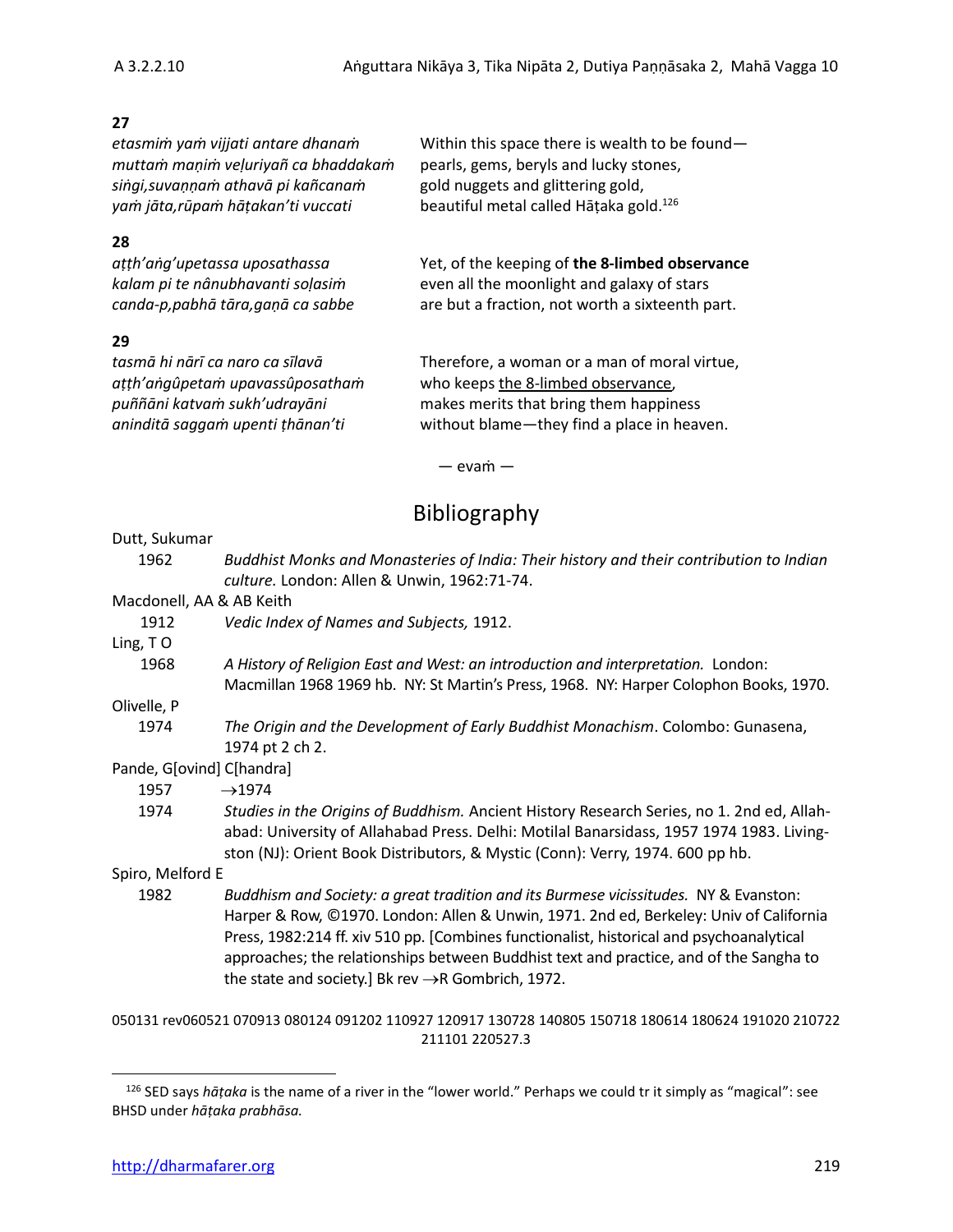# **Appendix The 16 Great States**

#### **1 INDIA—EARLY HISTORY**

**1.1 Ariyan**. From 2000 BCE—that is, during the 2nd millennium BCE—with the decline of the Indus Valley civilization, a people calling themselves *Arya* (P *ariya,* noble ones; anglicized as Aryan) migrated from the Iranian plateau into northwest India. They spoke an Indo-European language which we today know as Sanskrit (while what the common people spoke was generically known as Prakrit or vernacular).

What we know about the Aryans in the Indian subcontinent at this time comes mostly from their sacred texts. the four Vedas (from *veda,* the Sanskrit word for knowledge). They were composed and passed down orally within a closed circle of priests.

**1.2 The Vedas** were mostly liturgical texts, used while offering sacrifices to deities such as Indra, the god of war, the Vedas also provide evidence of social structures; hence, this period is called **the Vedic Age**. The early *Ṛgveda*, composed from 1500 BCE onwards, shows the Indo-Aryans as nomadic pastoralists: tribal warriors, skilled horseman and chariot-riders, raided each other for cattle (which was regarded as wealth).

**1.3** From around 1100 BCE they migrated eastward into the central Ganges plain, where they became settled farmers, who grew rice, wheat and barley. Villages (*gāma*) grew, followed by market-towns (*nigama*). In due course, there were several large towns (*nagara*), often fortified with ditches or moats and embankments.

#### **2 EARLY INDIAN SOCIETY**

**2.1** As the Aryans advanced in the central Gangetic plains, they colonized the less developed autochthonous dark-skinned natives, marginalizing them. This marked the beginning of India's **caste system**, with an hierarchy of social classes: the priestly brahmins (ts *brāhmaṇa*) (who composed, memorized and taught the *Vedas*); the kshatriyas (Skt *kṣatriya;* P *khattiya*) or warrior noble; the vaishyas (Skt *vaiśya; P* vessa), or traders; and the shudras (Skr śūdra; P *sudda*) or menial workers.

**2.2** The Arya society itself changed from the old tribal system (such as the Sakyas and the Licchavīs), where assemblies of chieftains chose a rajah or king (ts *rāja*), to hereditary kingship (in the more developed urban areas). The new kings—such as Bimbisāra and Pasenadi—legitimized their new position through sacrificial rituals performed by the brahmins, which apparently endowed these kings with divine power: they were, in fact, often addressed as *deva* (literally, "god," but meaning "sire").

#### **3 NEW STATES**

As the Aryans migrated eastwards [1.3], they formed new powerful kingdoms, each with a fortified capital. Most of them were located in the rich central Gangetic plains. Because of their significance, they came to be known as the 16 "great states" (*soḷasa mahā,janapada*). The earliest recorded of them was Kuru, in the north. Later, power shifted south and east, to the kingdoms of Panchala and Kosala.<sup>127</sup>

Some of them, such as **Kāsī, Kosala, Kuru-Pañcāla, Maccha, Gandhārā** (in modern Afghanistan) and **Kambojā** (in the northwest) [see n, Table below], appeared to have had existed long before and were mentioned in Vedic literature. The rest, such as Aṅga, Magadha, Vajji, Malla, Ceḍī, Vacchā, Sūrasena,

<sup>127</sup> See Map, SD 9 (16.3.3).